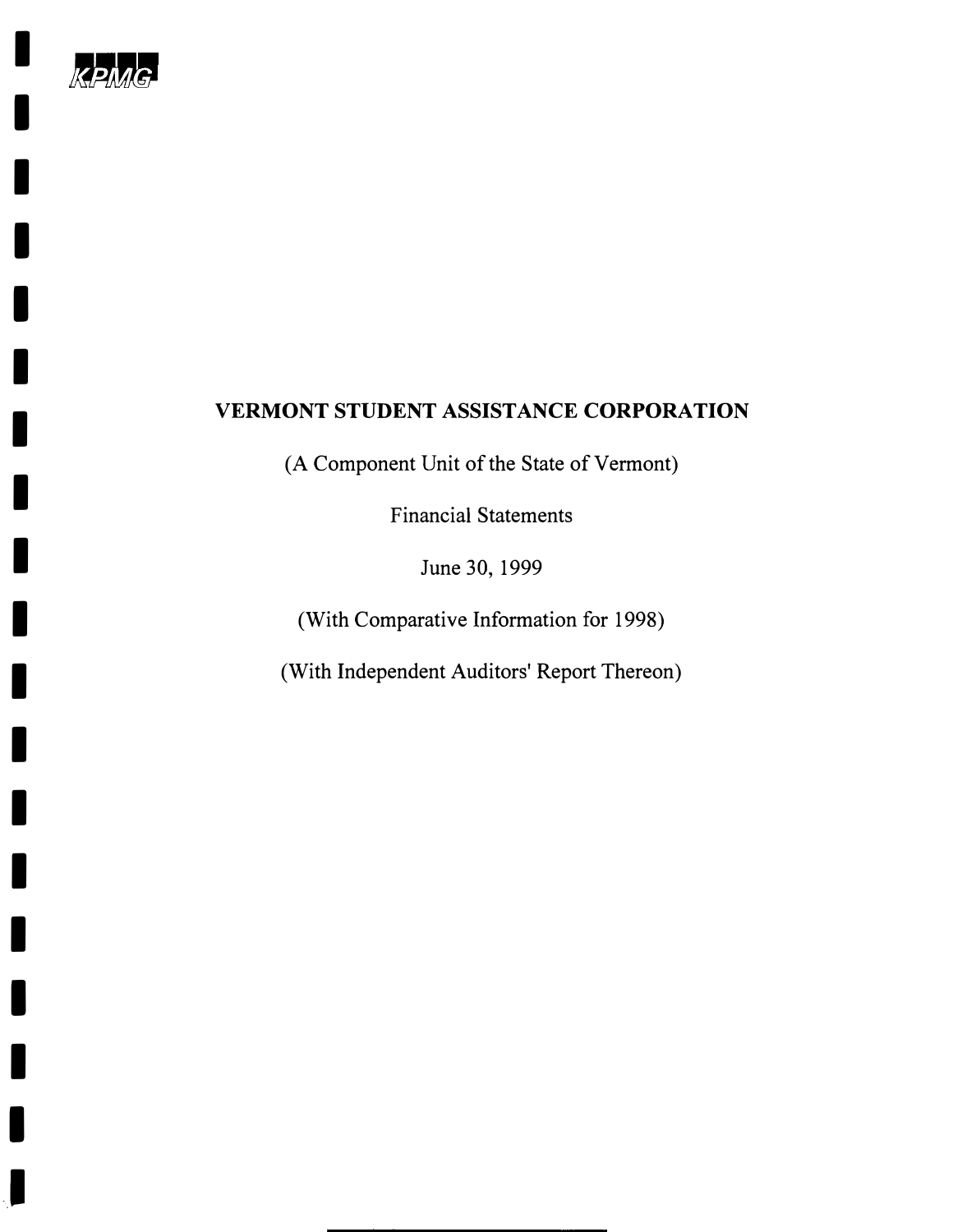I

I

I

I

I

I

I

I

I

I

I

I

I

I

I

I

I

I

I

(A Component Unit of the State of Vermont)

**Table of Contents** 

|                                                              | Page           |
|--------------------------------------------------------------|----------------|
| <b>Independent Auditors' Report</b>                          | 1              |
| <b>Balance Sheet</b>                                         | $\overline{2}$ |
| Statement of Revenues, Expenses and Changes in Fund Balances | 4              |
| <b>Statement of Cash Flows</b>                               | 5              |
| Notes to Financial Statements                                | 7              |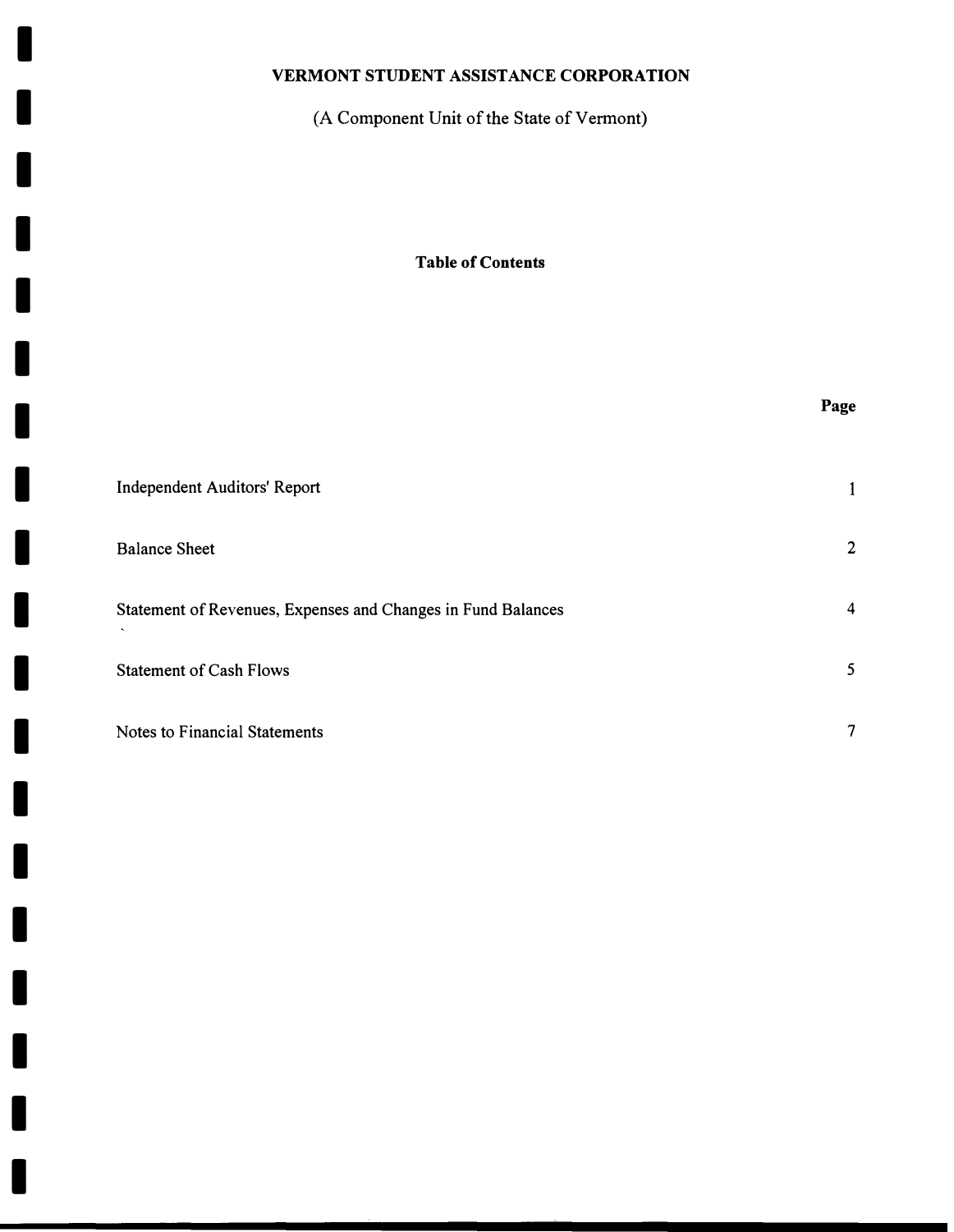

I

I

I

I

I

I

I

I

I

I

I

I

I

I

I

I

I

I

I

One Church Street P.O. Box 564 Burlington, VT 05402 **Independent Auditors' Report** 

The Board of Directors Vermont Student Assistance Corporation:

We have audited the accompanying balance sheet of the Vermont Student Assistance Corporation (a component unit of the State of Vermont) as of June 30, 1999, and the related statements of revenues, expenses, and changes in fund balances and cash flows for the year then ended. These financial statements are the responsibility of Vermont Student Assistance Corporation's management. Our responsibility is to express an opinion on these financial statements based on our audit.

We conducted our audit in accordance with generally accepted auditing standards and the standards applicable to financial audits contained in *Government Auditing Standards,* issued by the Comptroller General of the United States. Those standards require that we plan and perform the audit to obtain reasonable assurance about whether the financial statements are free of material misstatement. An audit includes examining, on a test basis, evidence supporting the amounts and disclosures in the financial statements. An audit also includes assessing the accounting principles used and significant estimates made by management, as well as evaluating the overall financial statement presentation. We believe that our audit provides a reasonable basis for our opinion.

In our opinion, the financial statements referred to above present fairly, in all material respects, the financial position of the Vermont Student Assistance Corporation at June 30, 1999, and its revenues, expenses and changes in fund balances and its cash flows for the year then ended in conformity with generally accepted accounting principles.

In accordance with *Government Auditing Standards,* we have also issued our report dated September 2, 1999 on our consideration of Vermont Student Assistance Corporation's internal control over financial reporting and our tests of its compliance with certain provisions of laws, regulations, contracts and grants.

The year 2000 supplementary information in footnote 18 is not a required part of the financial statements, but is supplementary information required by the *Governmental Accounting Standards Board,* and we did not audit and do not express an opinion on such information. Further, we were unable to apply to the information certain procedures prescribed by professional standards because of the nature of the subject matter underlying the disclosure requirements and because sufficiently specific criteria regarding the matters to be disclosed have not been established. In addition, we do not provide assurance that Vermont Student Assistance Corporation is or will become year 2000 compliant, that Vermont Student Assistance Corporation's year 2000 remediation efforts will be successful in whole or in part, or that parties with which the Vermont Student Assistance Corporation does business are or will become year 2000 compliant.

KPMG LLP

September 2, 1999



Vt. Reg. No. 92-0000241

ership, is er of KPMG International, a Swiss association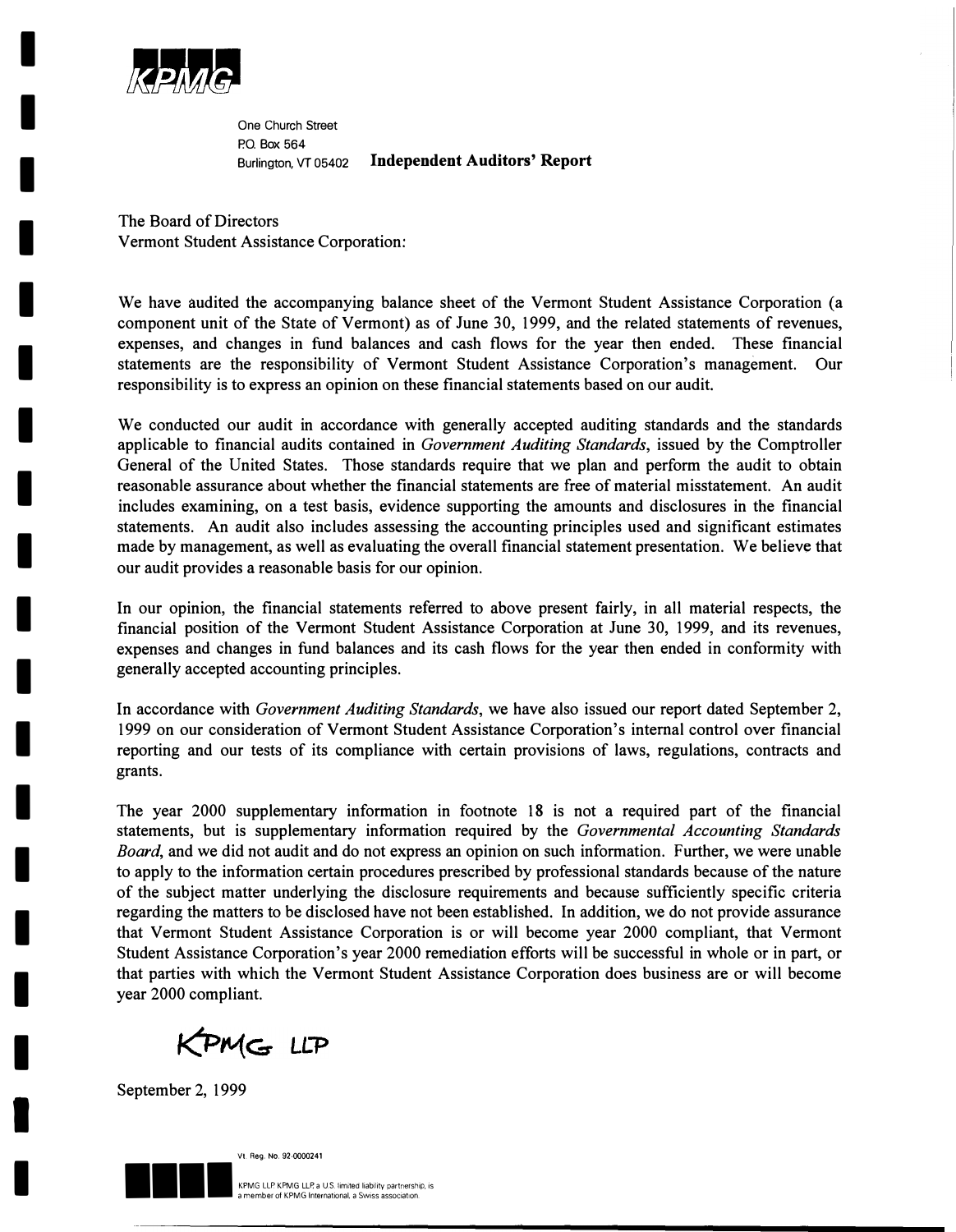I

I

I

(A Component Unit of the State of Vermont)<br>Balance Sheet

June 30, 1999<br>(With Comparative Totals for June 30, 1998) (With Comparative Totals for June 30, 1998) Inc. 2014 1998 Inc. 2014 1998 Inc. 2014

|                                                                                           |                 | 1999                                  |                        |                        | 1998                   |  |
|-------------------------------------------------------------------------------------------|-----------------|---------------------------------------|------------------------|------------------------|------------------------|--|
|                                                                                           | General         | <b>Federal Loan</b><br><b>Reserve</b> | Loan<br><b>Finance</b> |                        | <b>Memorandum Only</b> |  |
| <b>Assets</b>                                                                             | Fund            | Fund                                  | Fund                   | <b>Total</b>           | <b>Total</b>           |  |
| Cash and cash equivalents (note 3)                                                        | \$<br>1,131,545 | 5,143,688                             | 140,632,656            | 146,907,889            | 247,415,197            |  |
| Investments (note 3)                                                                      |                 | 993,258                               | 36,563,445             | 37,556,703             | 39,660,387             |  |
| Receivables:                                                                              |                 |                                       |                        |                        |                        |  |
| Investment interest<br>Student loans (notes 4 and 5)<br>Student loan interest and special | 3,656           | 39,116                                | 580,305<br>675,506,082 | 623,077<br>675,506,082 | 121,681<br>571,044,871 |  |
| allowance (note 7)                                                                        |                 |                                       | 19,203,252             | 19,203,252             | 17,640,286             |  |
| Federal administrative and program fees                                                   | 850,394         |                                       |                        | 850,394                | 384,496                |  |
| Grants and other                                                                          | 252,950         | 28,566                                | 140,088                | 421,604                | 499,886                |  |
| Due from other funds                                                                      | 5,902,396       | 708                                   | 3,461,607              | 9,364,711              | 4,561,432              |  |
| Federal reinsurance receivable (note 5)                                                   |                 | 1,641,135                             |                        | 1,641,135              | 2,301,107              |  |
| Property and equipment (note 9)                                                           | 1,894,690       |                                       | 1,553,382              | 3,448,072              | 3,065,905              |  |
| Deferred bond issuance costs,<br>less accumulated amortization                            |                 |                                       |                        |                        |                        |  |
| of \$3,202,157                                                                            |                 |                                       | 4,645,553              | 4,645,553              | 4,951,329              |  |
| Other assets                                                                              | 118,601         |                                       | 827,071                | 945,672                | 978,682                |  |
|                                                                                           |                 |                                       |                        |                        |                        |  |
| Total assets                                                                              | 10,154,232<br>S | 7,846,471                             | 883, 113, 441          | 901,114,144            | 892,625,259            |  |

See accompanying notes to financial statements.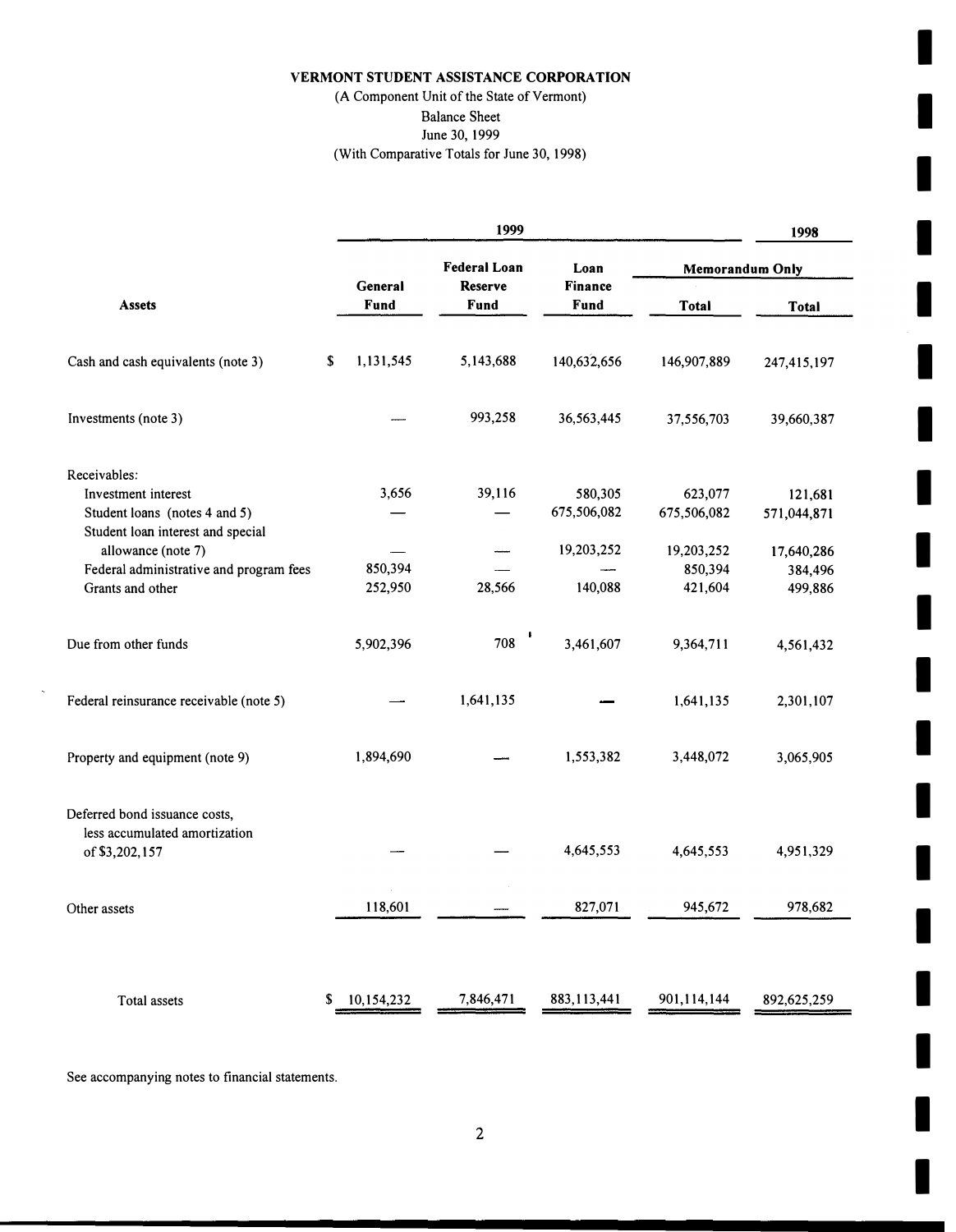|                                         |                  | 1999                                  |                        |                   | 1998         |
|-----------------------------------------|------------------|---------------------------------------|------------------------|-------------------|--------------|
| <b>Liabilities and</b>                  | General          | <b>Federal Loan</b><br><b>Reserve</b> | Loan<br><b>Finance</b> | (Memorandum Only) |              |
| <b>Fund Balances</b>                    | Fund             | Fund                                  | Fund                   | <b>Total</b>      | <b>Total</b> |
| Bonds and notes payable (note 12)       | \$               |                                       | 811,598,072            | 811,598,072       | 811,718,822  |
| Accounts payable and other liabilities  | 1,697,780        | 724,451                               | 354,613                | 2,776,844         | 1,273,330    |
| Grants and scholarships payable         | 677,872          |                                       |                        | 677,872           | 230,126      |
| Accrued interest on bonds payable       |                  |                                       | 1,794,291              | 1,794,291         | 1,952,679    |
| Borrower rebates payable (note 13)      |                  |                                       |                        |                   | 4,492,504    |
| U.S. Treasury rebates payable (note 13) |                  |                                       | 17,189,687             | 17,189,687        | 12,351,849   |
| Deferred loan administrative fees       |                  |                                       |                        |                   | 1,673,839    |
| Federal advances (note 8)               |                  | 538,194                               |                        | 538,194           | 538,194      |
| Due to other funds                      | 3,462,335        |                                       | 5,902,376              | 9,364,711         | 4,561,432    |
| Due to U.S. Department of Education     | 265,127          |                                       |                        | 265,127           | 496,464      |
| Federal Fund liability (note 14)        |                  | 4,437,521                             |                        | 4,437,521         |              |
| Return of reserve due to U.S.D.E.       |                  |                                       |                        |                   |              |
| (note 6)                                |                  | 2,146,305                             |                        | 2,146,305         | 2,146,305    |
| <b>Total liabilities</b>                | 6,103,114        | 7,846,471                             | 836,839,039            | 850,788,624       | 841,435,544  |
| Fund balances:                          |                  |                                       |                        |                   |              |
| Restricted:                             |                  |                                       |                        |                   |              |
| Bond resolution                         |                  |                                       | 36,473,534             | 36,473,534        | 36,789,160   |
| Loan guarantees                         |                  |                                       |                        |                   | 2,442,009    |
| Grants and scholarships                 | 59,106           |                                       |                        | 59,106            | 137,660      |
| Unrestricted                            | 2,097,322        |                                       |                        | 2,097,322         | 901,549      |
| Unrestricted - designated for future    |                  |                                       |                        |                   |              |
| bond issuances (note 11)                |                  |                                       | 8,247,486              | 8,247,486         | 7,832,148    |
| Net investment in property              |                  |                                       |                        |                   |              |
| and equipment                           | 1,894,690        |                                       | 1,553,382              | 3,448,072         | 3,087,189    |
| Total fund balances                     | 4,051,118        |                                       | 46,274,402             | 50,325,520        | 51,189,715   |
| Commitments and contingencies           |                  |                                       |                        |                   |              |
| (notes $16$ and $17$ )                  |                  |                                       |                        |                   |              |
| Total liabilities and                   |                  |                                       |                        |                   |              |
| fund balances                           | 10,154,232<br>\$ | 7,846,471                             | 883,113,441            | 901,114,144       | 892,625,259  |

See accompanying notes to financial statements.

I

I

I

I

I

I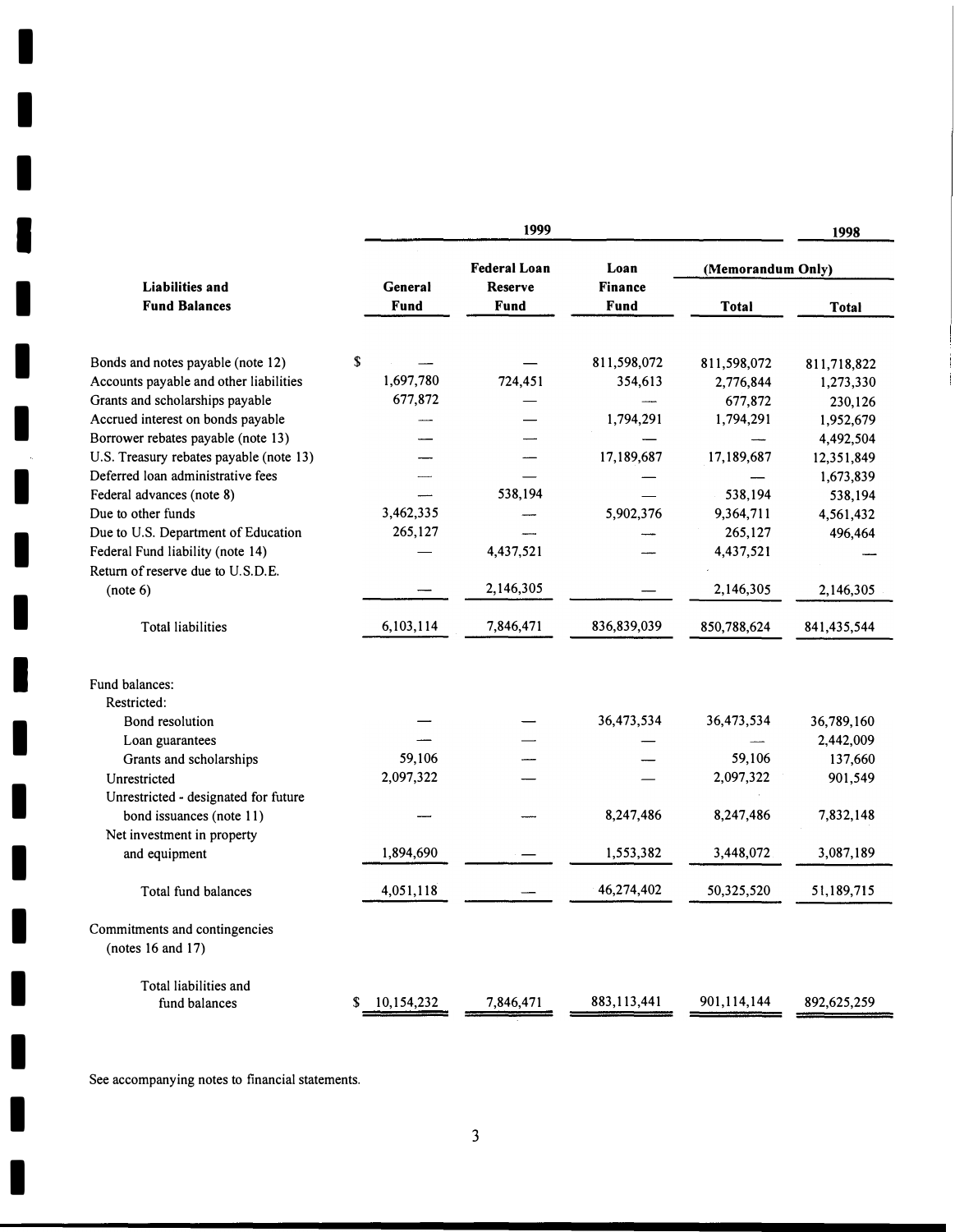(A Component Unit of the State of Vermont) Statement of Revenues, Expenses and Changes in Fund Balances<br>
Year ended June 30, 1999<br>
(With Comparative Totals for June 30, 1998) Year ended June 30, 1999 (With Comparative Totals for June 30, 1998)

|                                                  | 1999<br>1998 |                                       |                        |                   |              |
|--------------------------------------------------|--------------|---------------------------------------|------------------------|-------------------|--------------|
|                                                  | General      | <b>Federal Loan</b><br><b>Reserve</b> | Loan<br><b>Finance</b> | (Memorandum Only) |              |
|                                                  | Fund         | Fund                                  | Fund                   | <b>Total</b>      | <b>Total</b> |
| Revenues:                                        |              |                                       |                        |                   |              |
| U.S. Department of Education:                    |              |                                       |                        |                   |              |
| Interest (note 7)                                | \$           |                                       | 11,066,923             | 11,066,923        | 10,664,421   |
| Special allowance (note 7)                       |              |                                       | 4,404,137              | 4,404,137         | 5,076,346    |
| Interest on investments                          | 878,109      | 62,556                                | 10,237,389             | 11,178,054        | 8,570,409    |
| Interest and other charges on student loans, net |              |                                       | 37,344,924             | 37,344,924        | 32,017,467   |
| State appropriations                             | 12,926,951   |                                       |                        | 12,926,951        | 12,367,738   |
| Loan administrative fees                         |              | 362,085                               |                        | 362,085           | 1,050,021    |
| Federal reinsurance                              |              | 2,012,042                             |                        | 2,012,042         | 8,764,142    |
| Default aversion fee                             | 723,961      |                                       |                        | 723,961           |              |
| Federal administrative and program fees          | 1,067,526    | 520,019                               |                        | 1,587,545         | 931,050      |
| Collections on defaulted loans, net              | 1,275,062    | 427,756                               |                        | 1,702,818         | 1,694,633    |
| Loan rehabilitation and repurchase revenue       | 665,923      | 361,378                               |                        | 1,027,301         | 748,602      |
| Federal grants                                   | 1,327,050    |                                       |                        | 1,327,050         | 1,502,718    |
| Scholarship income                               | 2,097,166    |                                       |                        | 2,097,166         | 2,255,772    |
| Other income                                     | 497,959      | 41,237                                |                        | 539,196           | 437,203      |
| Total revenues                                   | 21,459,707   | 3,787,073                             | 63,053,373             | 88,300,153        | 86,080,522   |
| Expenses:                                        |              |                                       |                        |                   |              |
| Salaries and benefits                            | 2,373,464    |                                       | 8,951,440              | 11,324,904        | 9,907,943    |
| Other general and administrative                 | 401,164      |                                       | 2,983,834              | 3,384,998         | 2,908,183    |
| State grants and scholarships                    | 15,269,901   |                                       |                        | 15,269,901        | 14,805,068   |
| Purchases of defaulted loans                     |              | 2,032,691                             |                        | 2,032,691         | 8,846,043    |
| Reimbursement of collections to U.S.D.E.         | 1,099,232    | 361,386                               |                        | 1,460,618         | 1,362,697    |
| Loan rehabilitation and repurchases to U.S.D.E.  | 524,781      | 293,202                               |                        | 817,983           | 585,510      |
| Return of reserve to U.S.D.E. (note 6)           |              |                                       |                        |                   | 2,146,305    |
| Interest rebated to borrowers (note 13)          |              |                                       | 8,333,476              | 8,333,476         | 6,992,695    |
| Interest subject to U.S. Treasury                |              |                                       |                        |                   |              |
| rebate (note 13)                                 |              |                                       | 5,911,841              | 5,911,841         | 1,579,466    |
| Interest, net of amortization of                 |              |                                       |                        |                   |              |
| discount/premium                                 |              |                                       | 32,394,689             | 32,394,689        | 28,186,327   |
| Credit enhancement and remarketing fees          |              |                                       | 3,077,988              | 3,077,988         | 2,529,572    |
| Other loan financing expense                     |              |                                       | 86,105                 | 86,105            | 218,080      |
| Depreciation and amortization                    | 1,199,565    |                                       | 600,000                | 1,799,565         | 1,359,817    |
| Amortization of bond issuance costs              |              |                                       | 473,236                | 473,236           | 447,844      |
|                                                  |              |                                       |                        |                   |              |
| Total expenses                                   | 20,868,107   | 2,687,279                             | 62,812,609             | 86,367,995        | 81,875,550   |
| Excess of revenues over expenses                 | 591,600      | 1,099,794                             | 240,764                | 1,932,158         | 4,204,972    |
| Transfers (to) from other funds                  | 745,450      | (745, 450)                            |                        |                   |              |
| Net increase in fund balance                     |              |                                       |                        |                   |              |
| before extraordinary item                        | 1,337,050    | 354,344                               | 240,764                | 1,932,158         | 4,204,972    |
| Extraordinary item:                              |              |                                       |                        |                   |              |
| Reauthorization adjustment (note 14)             |              | (2,796,353)                           |                        | (2,796,353)       |              |
| Net increase (decrease) in fund balance          | 1,337,050    | (2,442,009)                           | 240,764                | (864, 195)        | 4,204,972    |
| Fund balances at beginning of year               | 2,714,068    | 2,442,009                             | 46,033,638             | 51,189,715        | 46,984,743   |
| Fund balances at end of year                     | 4,051,118    |                                       | 46,274,402             | 50,325,520        | 51,189,715   |
|                                                  |              |                                       |                        |                   |              |

See accompanying notes to financial statements.

I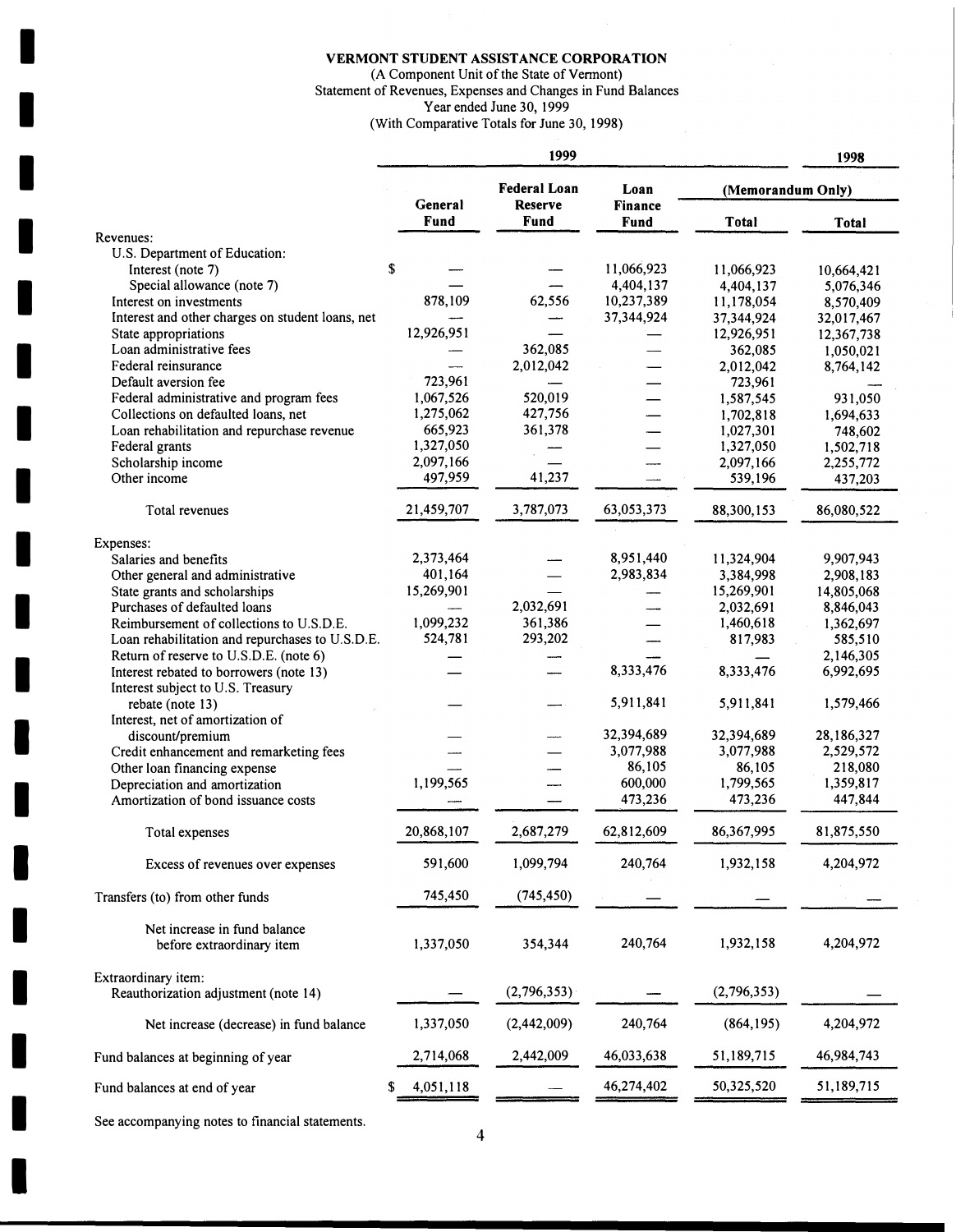I

I

I

I

I

I

I

I

(A Component Unit of the State of Vermont) Statement of Cash Flows

Year ended June 30, 1999 (With Comparative Totals for June 30, 1998)

|                                                                           |               | 1999                                  |                        |                   | 1998           |  |
|---------------------------------------------------------------------------|---------------|---------------------------------------|------------------------|-------------------|----------------|--|
|                                                                           | General       | <b>Federal Loan</b><br><b>Reserve</b> | Loan<br><b>Finance</b> | (Memorandum Only) |                |  |
|                                                                           | Fund          | Fund                                  | <b>Fund</b>            | <b>Total</b>      | <b>Total</b>   |  |
| Cash flows from operating activities:<br>Excess of revenues over expenses | 591,600<br>\$ | 1,099,794                             | 240,764                | 1,932,158         | 4,204,972      |  |
| Adjustments to reconcile excess of                                        |               |                                       |                        |                   |                |  |
| revenues over expensesto net cash                                         |               |                                       |                        |                   |                |  |
| provided by (used in) operating activities:                               |               |                                       |                        |                   |                |  |
| Extraordinary item - reauthorization                                      |               |                                       |                        |                   |                |  |
| adjustment                                                                |               | (2,796,353)                           |                        | (2,796,353)       |                |  |
| Transfers (to) from other funds                                           | 745,450       | (745, 450)                            |                        |                   |                |  |
| Depreciation and amortization                                             | 1,199,565     |                                       | 600,000                | 1,799,565         | 1,359,817      |  |
| Amortization of bond issuance costs                                       |               |                                       | 473,236                | 473,236           | 447,844        |  |
| Amortization of bond discount/premium                                     |               |                                       | (120, 750)             | (120, 750)        | (53, 850)      |  |
| Provision for losses on student loans                                     |               |                                       |                        |                   | 92,174         |  |
| Changes in assets and liabilities:                                        |               |                                       |                        |                   |                |  |
| Decrease (increase) in investment                                         |               |                                       |                        |                   |                |  |
| interest receivable                                                       | (3,656)       | 11,391                                | (509, 131)             | (501, 396)        | 46,002         |  |
| Increase in student loans receivable                                      |               |                                       | (104, 461, 211)        | (104, 461, 211)   | (74, 619, 281) |  |
| Increase in student loan interest                                         |               |                                       |                        |                   |                |  |
| and special allowance receivables                                         |               |                                       | (1, 562, 966)          | (1, 562, 966)     | (2,899,439)    |  |
| Decrease (increase) in federal                                            |               |                                       |                        |                   |                |  |
| administrative and program fees                                           |               |                                       |                        |                   |                |  |
| receivable                                                                | (850, 394)    | 384,496                               |                        | (465, 898)        | (265, 677)     |  |
| Decrease (increase) in grants and                                         |               |                                       |                        |                   |                |  |
| other receivables                                                         | (31, 813)     | 12,652                                | 97,443                 | 78,282            | (91, 657)      |  |
| Decrease (increase) in due from                                           |               |                                       |                        |                   |                |  |
| other funds                                                               | (2,915,052)   | 324,292                               | (2, 212, 519)          | (4,803,279)       | (3,992,448)    |  |
| Decrease (increase) in Federal                                            |               |                                       |                        |                   |                |  |
| reinsurance receivable                                                    |               | 659,972                               |                        | 659,972           | (568, 642)     |  |
| Decrease (increase) in other assets                                       | 34,801        |                                       | (1,791)                | 33,010            | (162, 364)     |  |
| Increase in accounts payable and                                          |               |                                       |                        |                   |                |  |
| other liabilities                                                         | 730,851       | 721,258                               | 51,405                 | 1,503,514         | 216,815        |  |
| Increase (decrease) in grants and                                         |               |                                       |                        |                   |                |  |
| scholarships payable                                                      | 447,746       |                                       |                        | 447,746           | (192, 807)     |  |
| Increase (decrease) in accrued                                            |               |                                       |                        |                   |                |  |
| interest on bonds payable                                                 |               |                                       | (158, 388)             | (158, 388)        | 100,352        |  |
| Increase (decrease) in borrower                                           |               |                                       |                        |                   |                |  |
| rebates payable                                                           |               |                                       | (4,492,504)            | (4,492,504)       | 4,492,504      |  |
| Increase in U.S. Treasury                                                 |               |                                       |                        |                   |                |  |
| rebates payable                                                           |               |                                       | 4,837,839              | 4,837,839         | 1,559,166      |  |
| Decrease in deferred loan                                                 |               |                                       |                        |                   |                |  |
| administrative fees                                                       |               | (1,673,839)                           |                        | (1,673,839)       | (60, 660)      |  |
| Increase in due to other funds                                            | 1,888,227     |                                       | 2,915,052              | 4,803,279         | 3,992,448      |  |
| Increase (decrease) in due to U.S.                                        |               |                                       |                        |                   |                |  |
| Department of Education                                                   | 265,127       | (496, 464)                            |                        | (231, 337)        | 277,017        |  |
| Increase in Federal Fund liability                                        |               | 4,437,521                             |                        | 4,437,521         |                |  |
| Return of reserve due to U.S.D.E.                                         |               |                                       |                        |                   | 2,146,305      |  |
|                                                                           |               |                                       |                        |                   |                |  |
| Total adjustments                                                         | 1,510,852     | 839,476                               | (104, 544, 285)        | (102, 193, 957)   | (68, 176, 381) |  |
| Net cash provided by (used in)                                            |               |                                       |                        |                   |                |  |
| operating activities                                                      | 2,102,452     | 1,939,270                             | (104, 303, 521)        | (100, 261, 799)   | (63, 971, 409) |  |
|                                                                           |               |                                       |                        |                   |                |  |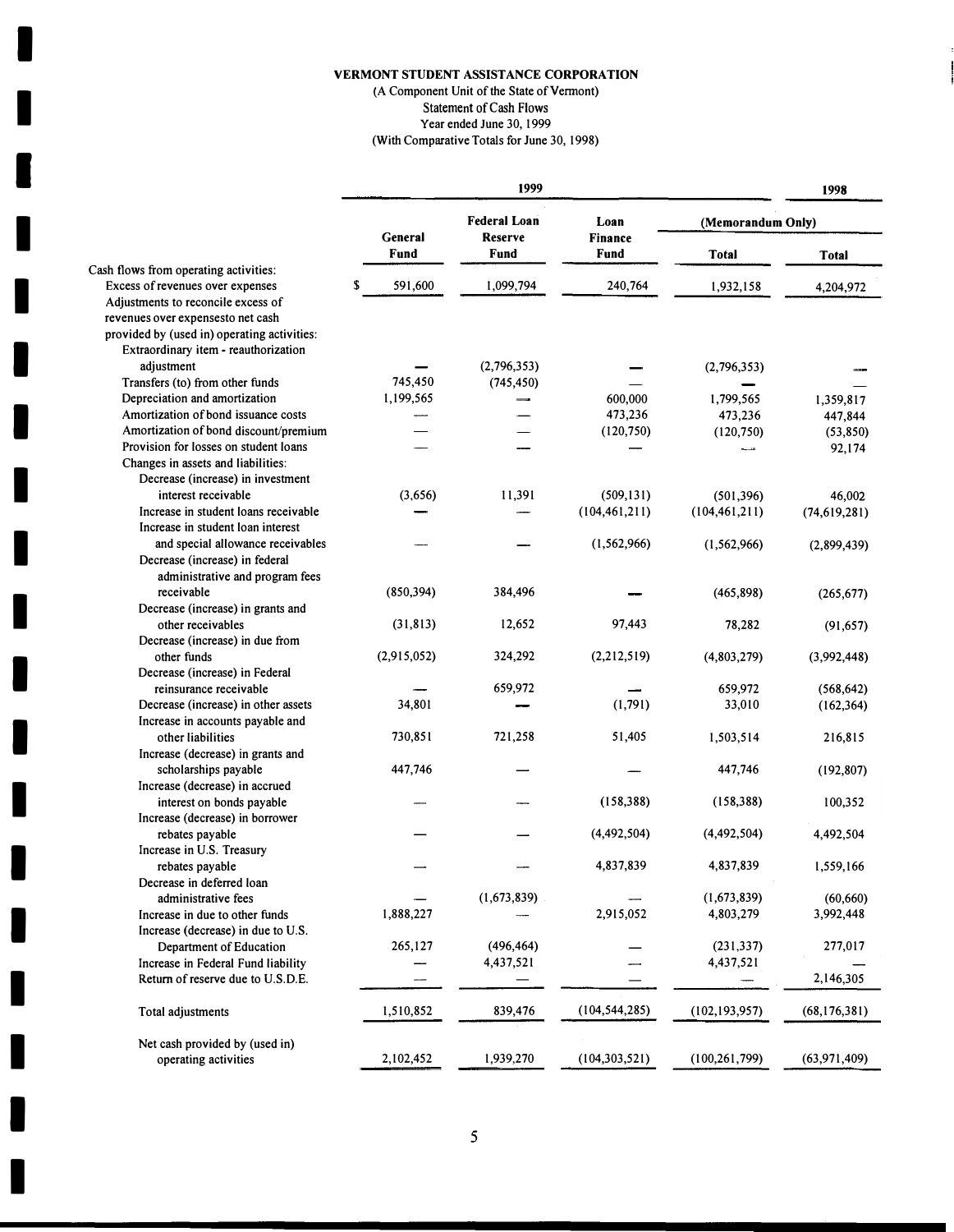(A Component Unit of the State of Vernont)

 $\hat{\boldsymbol{\epsilon}}$ 

Statement of Cash Flows, Continued

 $\bar{A}$ 

|                                                                                            | 1999            |                                       |                        | 1998              |                |
|--------------------------------------------------------------------------------------------|-----------------|---------------------------------------|------------------------|-------------------|----------------|
|                                                                                            | General         | <b>Federal Loan</b><br><b>Reserve</b> | Loan<br><b>Finance</b> | (Memorandum Only) |                |
|                                                                                            | <b>Fund</b>     | Fund                                  | Fund                   | <b>Total</b>      | <b>Total</b>   |
| Cash flows from noncapital financing activities:                                           |                 |                                       |                        |                   |                |
| Principal repayments of bonds and<br>notes payable                                         | \$              |                                       | (17, 560, 000)         | (17,560,000)      | (15, 170, 000) |
| Proceeds from issuance of bonds<br>and notes payable<br>Increase in deferred bond issuance |                 |                                       | 17,560,000             | 17,560,000        | 180,170,000    |
| costs                                                                                      |                 |                                       | (167, 460)             | (167, 460)        | (723, 964)     |
| Net cash used in noncapital<br>financing activities                                        |                 |                                       | (167, 460)             | (167, 460)        | 164,276,036    |
| Cash flows from investing activities:<br>Decrease in investments                           |                 | 2,103,684                             |                        | 2,103,684         | 28,849,937     |
|                                                                                            |                 |                                       |                        |                   |                |
| Net cash provided by<br>investing activities                                               |                 | 2,103,684                             |                        | 2,103,684         | 28,849,937     |
| Cash flows from capital and related<br>financing activities:                               |                 |                                       |                        |                   |                |
| Purchase of property and equipment                                                         | (1,440,680)     |                                       | (741, 053)             | (2, 181, 733)     | (1, 477, 918)  |
| Net cash used in capital and<br>related financing activities                               | (1,440,680)     |                                       | (741, 053)             | (2,181,733)       | (1, 477, 918)  |
| Net increase (decrease) in cash<br>and cash equivalents                                    | 661,772         | 4,042,954                             | (105, 212, 034)        | (100, 507, 308)   | 127,676,646    |
| Cash and cash equivalents<br>at beginning of year                                          | 469,773         | 1,100,734                             | 245,844,690            | 247,415,197       | 119,738,551    |
| Cash and cash equivalents<br>at end of year                                                | 1,131,545<br>\$ | 5,143,688                             | 140,632,656            | 146,907,889       | 247,415,197    |
| Supplemental cash flow information:<br>Cash paid during the year for:<br>Interest          | \$              |                                       | 32,299,649             | 32,299,649        | 28,139,125     |

See accompanying notes to financial statements.

I

I

I

I

I

I

**I**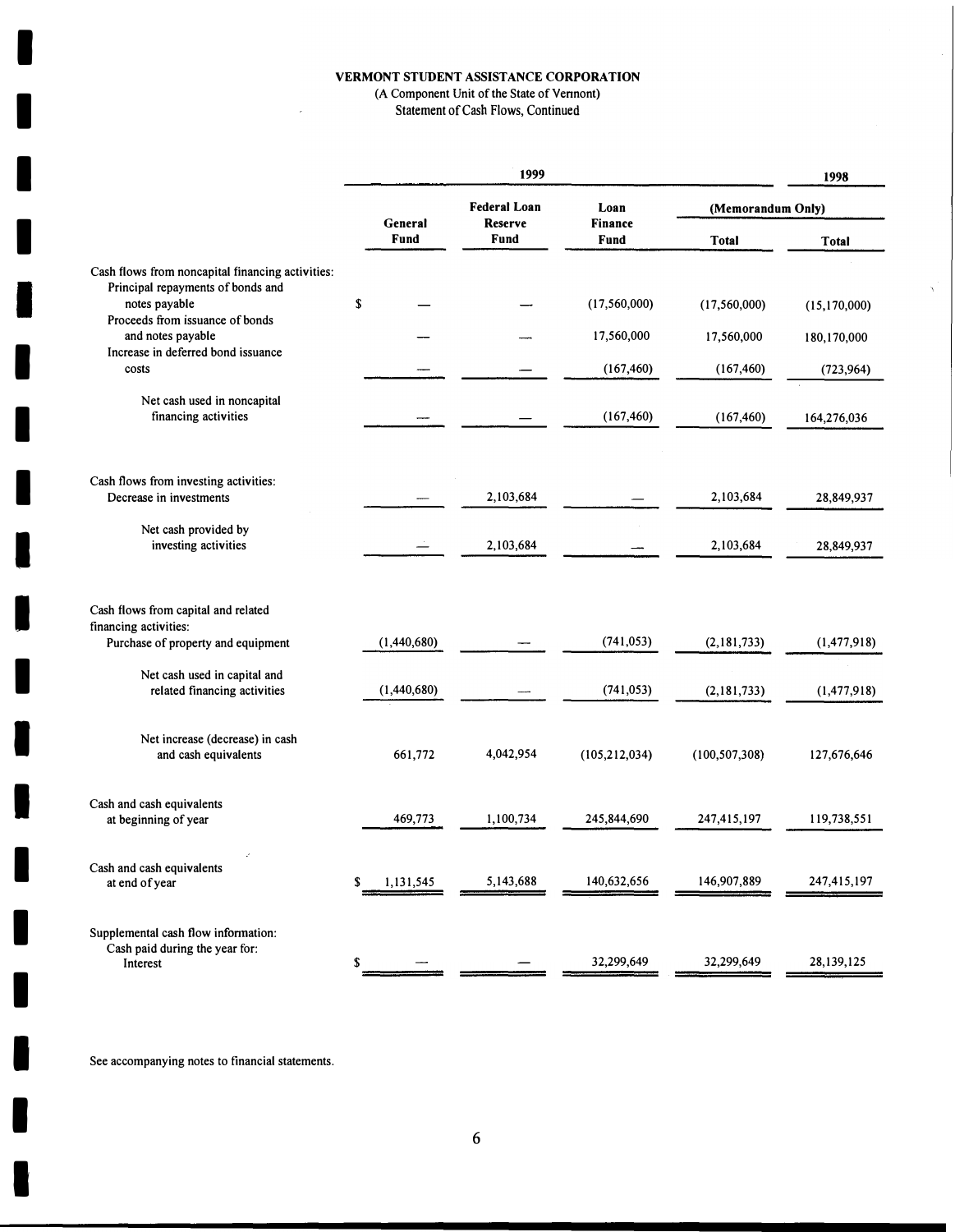(A Component Unit of the State of Vermont) Notes to Financial Statements June 30, 1999

#### **(1) Authorizing Legislation and Nature of Funds**

#### *(a) Authorizing Legislation*

I

I

I

I

I

I

I

I

I

I

I

I

I

I

I

I

I

I

I

The Vermont Student Assistance Corporation ("VSAC") was created as a public non-profit corporation by an act of the General Assembly of the State of Vermont in accordance with the provisions of the Higher Education Act of 1965, as amended ("the Act"). The purpose of VSAC is to provide opportunities for Vermont residents to pursue post-secondary education by awarding grants and guaranteeing, making, financing, and servicing loans to students. VSAC also administers scholarships, student employment programs, and outreach services to students seeking post-secondary education.

Pursuant to Vermont statutes, VSAC is responsible for the administration of the Loan Finance Program. Under this program, VSAC originates, purchases, services and consolidates education loans. The loans are financed through the issuance of limited obligation bonds and are guaranteed by VSAC as a guarantor and/or reinsured by the U.S. Department of Education through the Federal Family Education Loan (FFEL) Program. The bonds outstanding are payable primarily from interest and principal repayments on the financed loans as specified in the underlying resolutions authorizing the sale of the bonds. The bonds are not a general obligation of VSAC or an obligation of the State of Vermont or any of its political subdivisions.

As required by generally accepted accounting principles, VSAC is considered a component unit of the State of Vermont and is included as part of the State's financial reporting entity. VSAC's relationship with the State primarily consists of an annual appropriation designated for grant aid to Vermont students.

#### *(b) Basis of Presentation and Nature of Funds*

The Higher Education Amendments of 1998 (1998 Amendments) were enacted on October 6, 1998, with an effective date of October 1, 1998 and changed the manner in which the FFEL program is administered. In accordance with the 1998 Amendments VSAC established a Federal Loan Reserve Fund (Federal Fund) and an Operating Fund as required to account for FFEL program activities. The Federal Fund assets and earnings on those assets are the property of the Federal government. The Operating Fund is considered the property of VSAC and may be used generally for all guaranty agency and other student financial aid related activities. The accounting for fees and expenditures under the FFEL program changed as described in notes  $2(e)$ , 5, 6, and 14. The accompanying financial statements reflect VSAC activities for the three months of the year under the FFEL program regulations prior to the effective date of the 1998 Amendments and the later nine months under the new program requirements. The adjustment to transition to the new requirements is reflected as an extraordinary item in the statement of revenue, expenses, and changes in fund balances. The balances as of June 30, 1999 reflect FFEL program results under the new requirements. Federal Fund assets are restricted in use and a VSAC liability is established to the U.S. Department of Education for the Federal Fund balance at year end.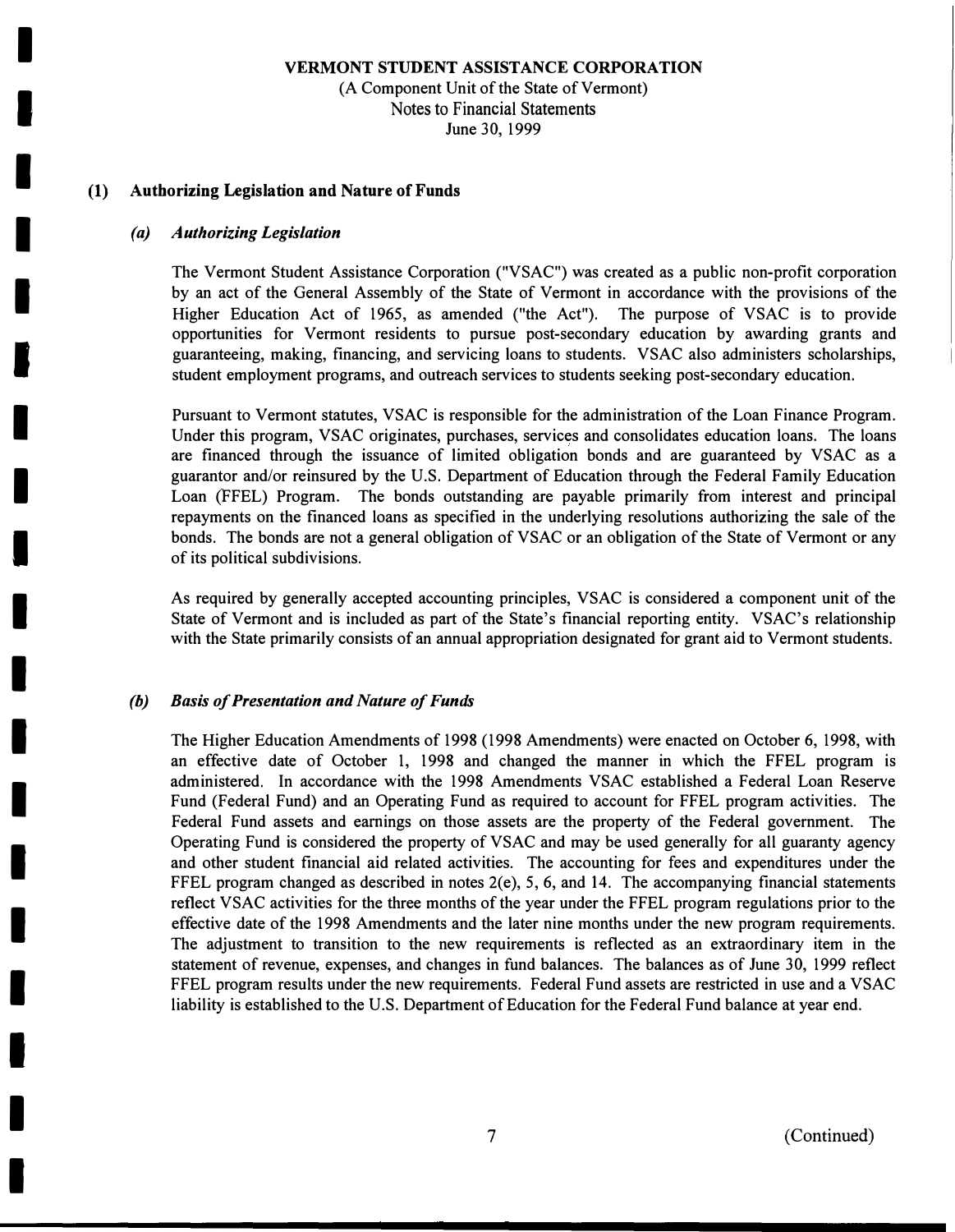### **VERMONT STUDENT ASSISTANCE CORPORATION**  (A Component Unit of the State of Vermont) Notes to Financial Statements June 30, 1999

The accompanying financial statements are presented in three distinct funds, each of which is considered a separate accounting entity.

**General Fund** - This fund is used to account for all financial transactions for Federal and State grant programs, the Guaranty Agency Operating Fund (a fund required by The Higher Education Amendments of 1998) and related administration and support services ofVSAC.

**Federal Loan Reserve Fund** - This fund is required by The Higher Education Amendments of 1998. The Federal Loan Reserve Fund assets and earnings on those assets are the property of the Federal Government.

**Loan Finance Fund** - This fund is used to account for the operations of the Loan Finance Program. Revenues are derived from interest on student loans, U.S. Department of Education interest subsidies and special allowances, and investment earnings related to the issuance of VSAC's revenue bonds.

#### **(2) Summary of Significant Accounting Policies**

#### *(a) Basis of Accounting*

I

I

**1** 

I

I

I

I

I

I

I

I

I

I

I

I

I

I

I

I

VSAC follows the accrual basis of accounting whereby revenues are recorded when earned and expenses are recorded when obligation for payment is incurred.

In accordance with generally accepted accounting principles, VSAC applies all applicable Governmental Accounting Standards Board (GASB) pronouncements as well as all Financial Accounting Standards Board (FASB) pronouncements issued on or before November 30, 1989 to the extent these pronouncements do not conflict with GASB pronouncements.

#### *(b) Cash, Cash Equivalents and Investments*

VSAC considers all highly liquid investments with original maturities of three months or less to be cash equivalents. Investments are comprised of short-term investments other than cash equivalents with original maturities of one year or less, and long-term investments with original maturities in excess of one year. Cash equivalents and investments are carried at fair value which approximates cost.

#### *(c) Property and Equipment*

Property and equipment are stated at historical cost. Depreciation of property and equipment is calculated using the straight-line method over the estimated useful lives of the assets. Leasehold improvements are amortized using the straight-line method over the shorter of the lease term or estimated useful life of the asset.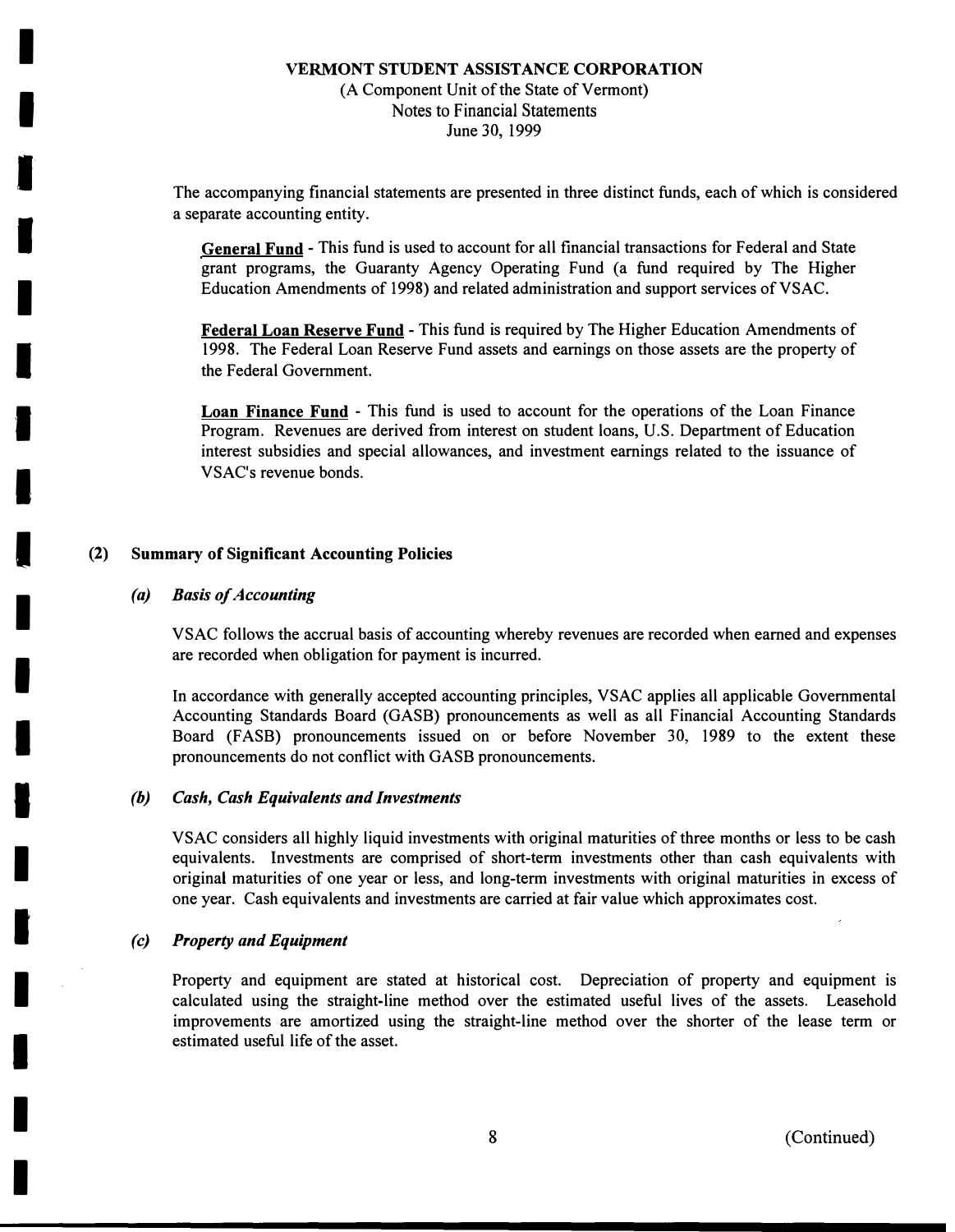### **VERMONT STUDENT ASSISTANCE CORPORATION**  (A Component Unit of the State of Vermont) Notes to Financial Statements June 30, 1999

#### *(d) Costs of Bond Issuances*

I

I

I

I

I

I

I

I

I

I

I

I

I

I

I

I

I

Costs of bond issuances, which are comprised of underwriters' discount, legal fees, and other related financing costs, are deferred and amortized over the lives of the respective bond issues using the straightline method.

#### *(e) Deferred Loan Administrative Fees*

Prior to the 1998 Amendments, the administrative fees were deferred and amortized over the life of the loan guarantees. Subsequent to the 1998 Amendments, administrative fees are not deferred, they are recognized as an increase to the Federal Fund liability in the year of loan disbursement.

#### *(I) Amortization of Bond Premiums and Discounts*

Bond premiums and discounts are amortized using the interest method over the life of the bonds.

#### *(g) Fund Balances*

Restricted fund balances represent resources that can only be used for specific purposes as set forth under the terms of the underlying bond resolutions or by Federal or State statute.

#### *(h) Compensated Absences*

VSAC employees are granted vacation and sick pay in varying amounts as services are provided. Employees may accumulate, subject to certain limitation, unused vacation earned and, upon retirement, termination or death, may be compensated for certain amounts at their then current rates of pay. The amount of vacation recognized as expense is the amount earned.

#### *(i) Income Tax Status*

VSAC is exempt from Federal and state income taxes under Section 115 of the Internal Revenue Code.

#### *(j) Memorandum Only*

The "memorandum only" columns contain totals of similar accounts of the three funds. Since assets of certain funds are restricted by the related resolutions, totaling of these accounts is for illustrative purposes only and does not indicate the assets available in any manner other than provided for in the resolutions for the separate funds.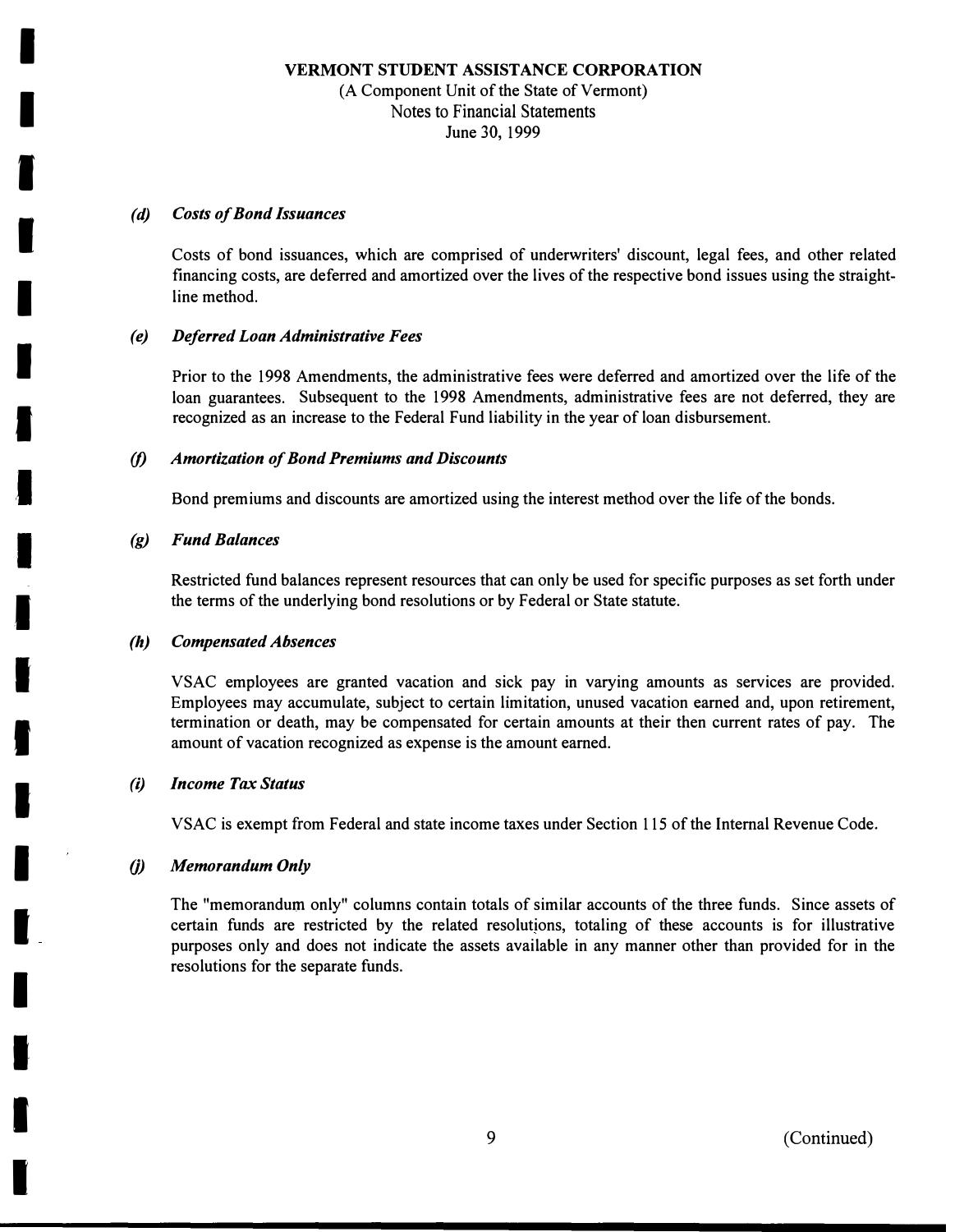(A Component Unit of the State of Vermont) Notes to Financial Statements June 30, 1999

#### **(3) Cash, Cash Equivalents and Investments**

I

I

I

I

I

I

I

I

I

I

I

I

I

I

I

I

I

I

VSAC's deposit and investment policy complies with the underlying bond resolution requirements. In accordance with those bond resolutions, all deposits and investments meet the requirements and approval of the letter of credit and bond insurance providers. Additionally, such requirements mandate specific classes of investment vehicles including: bank time deposits; certificates of deposit; direct obligations of the United States of America, unconditionally guaranteed by the United States of America; indebtedness issued by certain Federal agencies; collateralized repurchase agreements secured by obligations of the United States of America with collateral held by or at the direction of the trustee; guaranteed investment contracts with banks or bank holding companies; commercial paper and open ended investment funds.

The book balance of cash and cash equivalents totaled \$146,907,889 at June 30, 1999. The bank balance of cash and cash equivalents totaled \$147,719,812 at June 30, 1999, of which \$201,887 was covered by Federal depository insurance (FDIC) and other insurance. The remaining cash and cash equivalents are held in either money market accounts or repurchase agreements that are backed by U.S. Government securities. Investments totaling \$37,556,703 at June 30, 1999 were comprised primarily of U.S. treasury notes and guaranteed investment contracts. Investments were uninsured and unregistered, with securities held by an agent of the trustee, but not in VSAC's name. During the year, VSAC had balances in bank accounts, money market accounts, guaranteed investment contracts and U.S. treasury notes that were not fully insured or collateralized.

#### **(4) Student Loans Receivable - Loan Finance Fund**

The Loan Finance Fund has outstanding student loans with annual interest rates ranging from 6.0% to 12.0% that are insured by the U.S. Department of Education and U.S. Department of Health and Human Services. There is an allowance for loan losses of \$840,148 as of June 30, 1999.

Student loans are classified as being in "interim" status during the period from the date the loan is made until a student is out of school either for six or nine months. Subsequent to this period, student loans are classified as being in "repayment" status. "Deferral" status is a period during the life of the loan when repayment is suspended for authorized purposes.

Student loans receivable, before allowance for loan losses, are summarized as follows as of June 30, 1999:

| Status:                                 |               |
|-----------------------------------------|---------------|
| Interim status                          | \$164,949,853 |
| Deferral status                         | 90,319,506    |
| Repayment status                        | 421,076,871   |
|                                         | \$676,346,230 |
| <b>Guarantee Type:</b>                  |               |
| Department of Education                 | \$642,348,484 |
| Department of Health and Human Services | 19,352,137    |
| Other                                   | 14,645,609    |
|                                         | \$676,346,230 |
|                                         |               |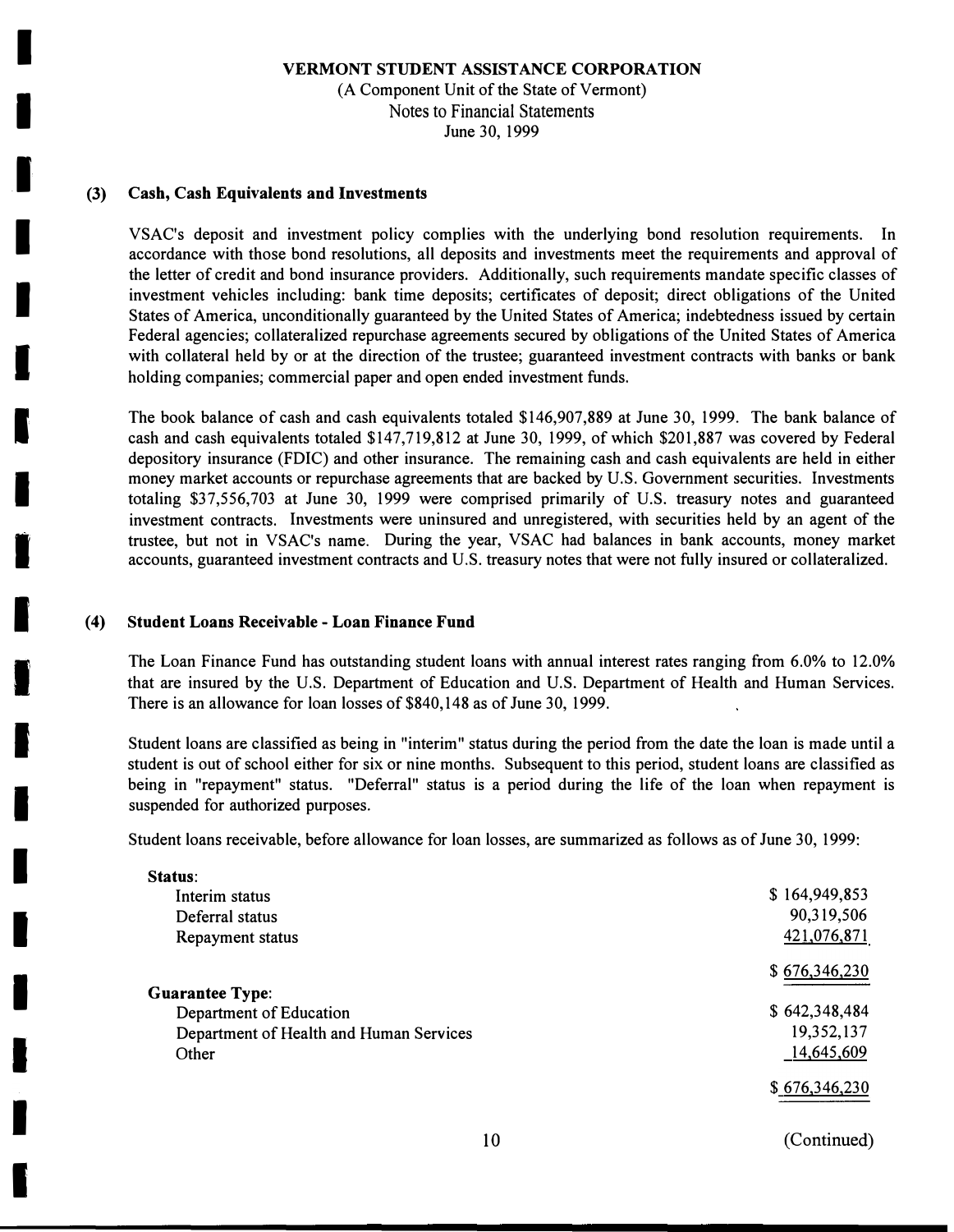(A Component Unit of the State of Vermont) Notes to Financial Statements June 30, 1999

#### **(5) Federal Reinsurance**

I

I

I

I

I

I

I

I

I

I

I

I

I

I

I

I

I

I

I

Under its contract with the U.S. Department of Education, the Loan Guarantee program is reimbursed for payments to participating lending institutions on defaulted loans based upon a reimbursement formula ranging from 75% to 100% of the unpaid balance of the principal plus accrued interest on the insured loss. For loans originated between October 1, 1993 and September 30, 1998 the reimbursement formula ranges from 78% to 98% and for loans originated on or after October 1, 1998 the reimbursement formula ranges from 75% to 95%. The level of reinsurance is determined by calculating current year default claims paid as a percentage of loans in repayment at the end of the preceding federal fiscal year. VSAC received the highest reinsurance rate allowed by this formula during 1999.

#### **(6) Student Loan Guarantee Reserves**

To provide security and liquidity against potential defaults, VSAC is required to maintain reserves as specified by Title 16, Vermont Statutes Annotated §2864, Section 422 of Act 20 United States Code 1072, and under various agreements with the bond liquidity and credit enhancement institutions. The Higher Education Amendments of 1998 require VSAC to maintain reserves equal to .25% of loan guaranteed. During 1999, VSAC maintained sufficient reserves to fully comply with these requirements.

The Tax Reform Act of 1997 called for the recall of reserves from all Federal Family Education Loan Program Guarantors. The recall requires setting aside reserve funds in four equal annual installments beginning in December 1998. The transfer to the U.S. Treasury will occur September 30, 2002. Effective October 1, 1998, the reserve funds are included in the Federal Loan Reserve Fund.

#### **(7) Student Loan Interest and Special Allowance Revenues**

Interest on student loans is accrued when earned. The U.S. Department of Education makes quarterly interest subsidy payments on behalf of certain qualified students until the student is required under the provisions of the Act to begin repayment. Repayment on Stafford Student Loans normally begins within six months after students complete their course of study, leave school or cease to carry at least one-half the normal full-time academic load as determined by the educational institution. Repayment of PLUS, SLS and Consolidation loans normally begins within sixty days from the date of loan disbursement unless a deferment of payments has been granted. In these cases, full repayment of principal and interest would resume at the expiration of the deferment. Interest accrues during this deferment period. HEAL loans enter repayment status nine months after the expiration date of an interim period.

The U.S. Department of Education provides a special allowance to lenders participating in the Stafford, PLUS, SLS and Consolidation student loan programs. Special allowance is paid based on a rate that is established quarterly. The rate is based on the average rate established in the auction of the thirteen-week U.S. Treasury bill, plus a pre determined factor, less the interest rate on the loan. Loans made or purchased with funds obtained through the issuance of tax-exempt obligations issued before October 1, 1993 are eligible for one-half of the special allowance rate, subject to a minimum return of 9.5%.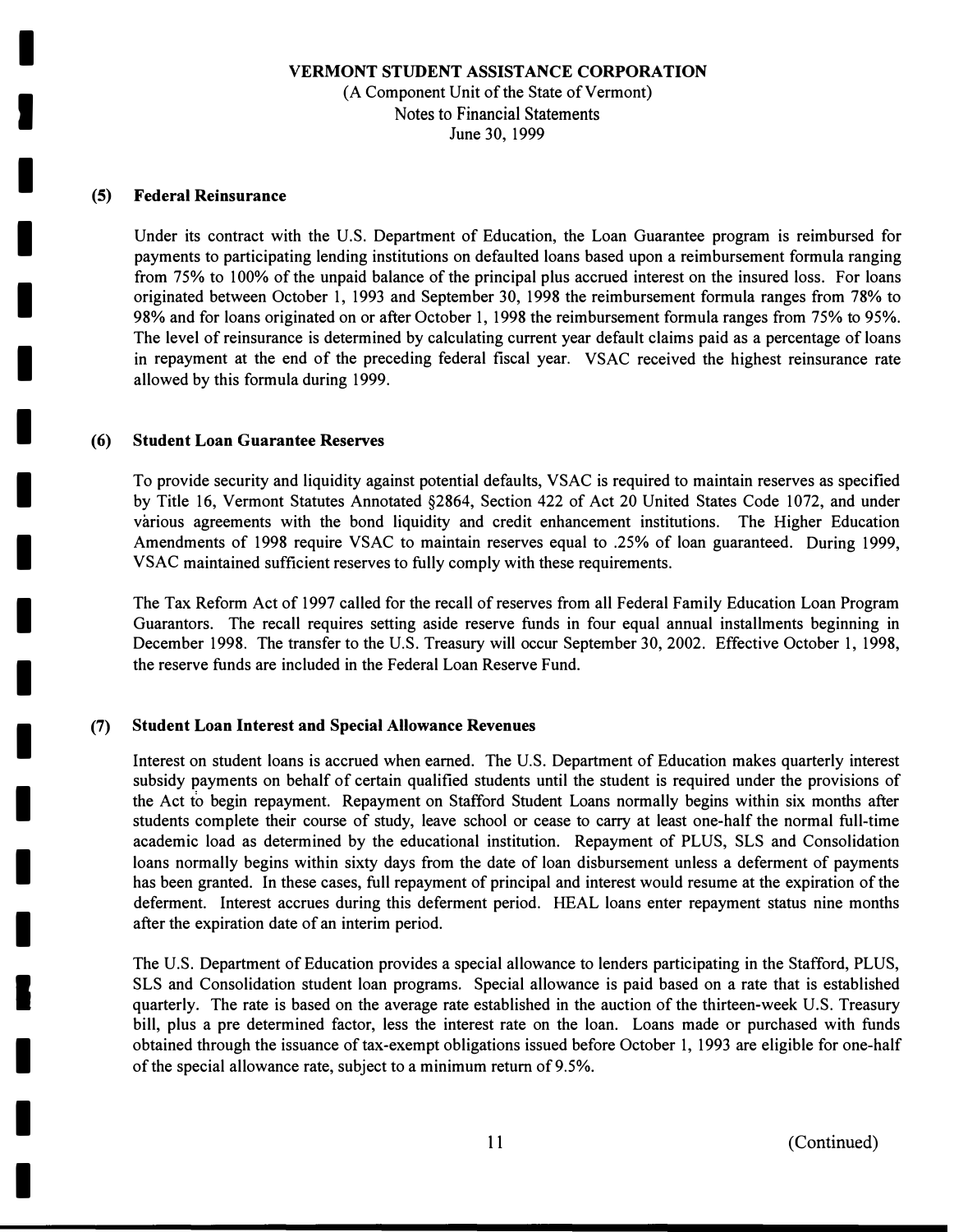(A Component Unit of the State of Vermont) Notes to Financial Statements June 30, 1999

#### **(8) Federal Advances**

I

I

I

I

I

I

I

I

I

I

I

I

I

I

I

I

I

I

I

The liability for Federal advances of \$538,194 includes advances received under Section 422(A), \$101,968, and Section 422(C), \$436,226. This liability represents a segregation of Federal "seed money" which was advanced for the HEA Program. The advances are subject to recall by the Federal government.

#### **(9) Property and Equipment**

A summary of property and equipment at June 30, 1999 is as follows:

|                                                               | <b>Estimated</b><br><b>Lives</b>       | General<br>Fund                       | <b>Loan Finance</b><br><b>Fund</b> |
|---------------------------------------------------------------|----------------------------------------|---------------------------------------|------------------------------------|
| Furniture and equipment<br>Leasehold improvements<br>Software | 5-10 Years<br>5 Years<br>$3 - 5$ Years | \$<br>2,142,883<br>381,960<br>286,952 | 374,426<br>2,378,956               |
| Less accumulated depreciation and amortization                |                                        | 2,811,795<br>(917, 105)               | 2,753,382<br>(1,200,000)           |
| Net property and equipment                                    |                                        | .894.690                              | .553.3                             |

#### **(10) Bank Line of Credit**

VSAC has a line of credit agreement with a commercial bank, which provides for maximum borrowings of up to \$3,000,000. The line of credit is unsecured, bears interest at the prime interest rate and is renewed annually. There were no borrowings outstanding under this line of credit agreement at June 30, 1999.

#### **(11) Designated Fund Balances**

Designated fund balances of \$8,247,486 represents amounts designated to provide funding of cost of issuance fees, remarketing and line of credit fees as well as equity contributions pertaining to future bond issuances.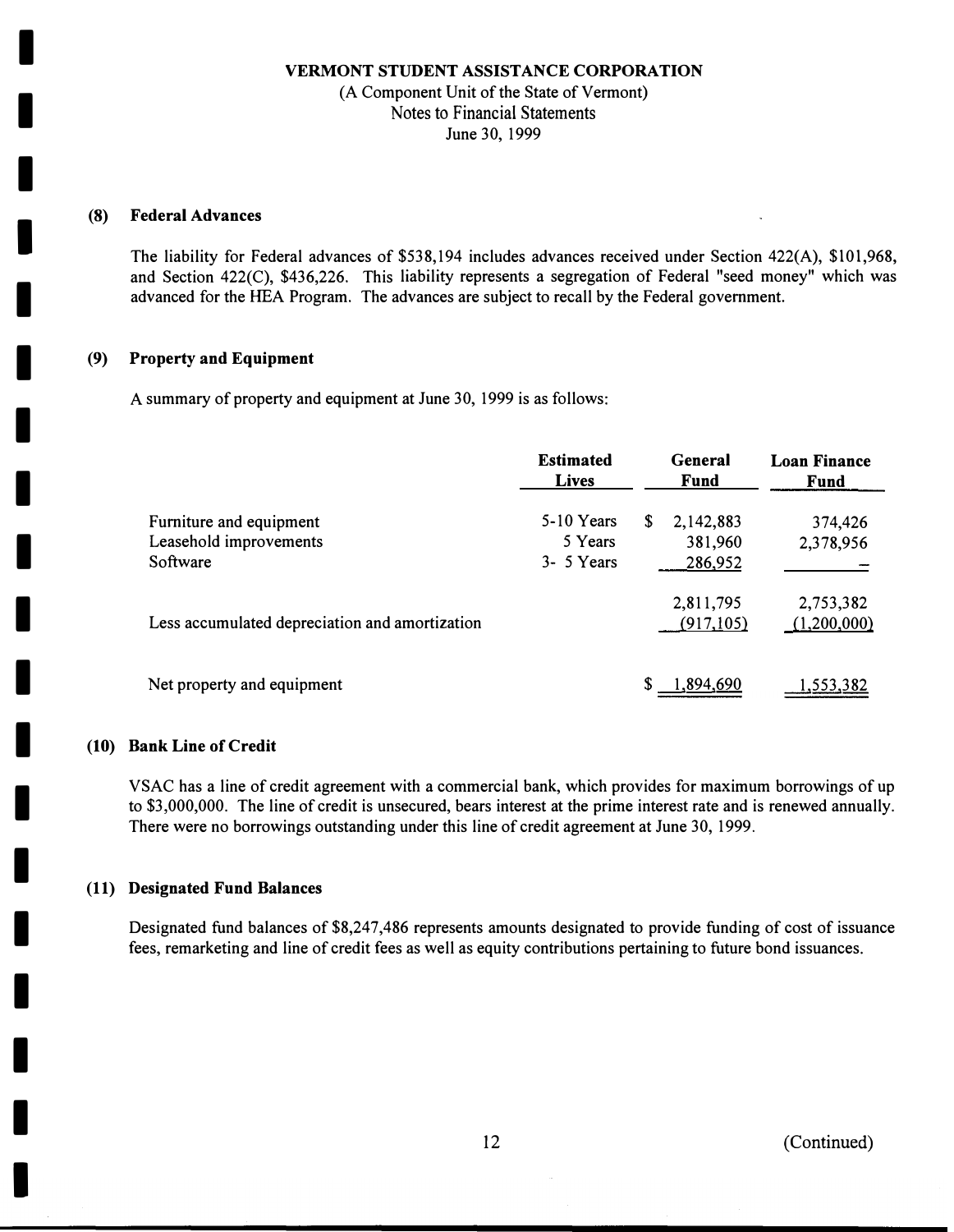(A Component Unit of the State of Vermont) Notes to Financial Statements June 30, 1999

## **(12) Bonds and Notes Payable - Loan Finance Fund**

I

I

I

I

I

I

I

I

I

I

I

I

I

I

I

I

I

I

I

VSAC has issued the following bonds and notes outstanding at June 30, 1999, which were issued to finance student loans:

| 1985 Series A, dated December 27, 1985; comprised of floating<br>rate monthly demand bonds that mature in increments<br>through January 2004; interest is payable monthly at variable<br>rates which ranged from 3.0% to 3.8% in 1999.                                                                                                                                                                                                                                                                                         | \$52,900,000 |
|--------------------------------------------------------------------------------------------------------------------------------------------------------------------------------------------------------------------------------------------------------------------------------------------------------------------------------------------------------------------------------------------------------------------------------------------------------------------------------------------------------------------------------|--------------|
| 1991 Series A, dated May 15, 1991; comprised of serial bonds<br>maturing in increments between December 15, 1998 and<br>December 15, 2000; interest is payable semi-annually at fixed<br>rates ranging from 6.125% to 6.50%. The face amount of the<br>bonds payable is \$9,050,000 and \$1,431 of unamortized<br>discount has been netted against the liability.                                                                                                                                                              | 9,048,569    |
| 1992 Series A-2, A-3, dated June 15, 1992; comprised of serial<br>and auction variable rate bonds maturing in increments<br>between June 15, 1999 and December 15, 2005; interest on<br>Series A-2 is paid every 35 days at rates which ranged from<br>3.175% to 3.75% during 1999; interest on Series A-3 bonds<br>is paid semi-annually at fixed rates ranging from 5.8% to 6.5%.<br>The face amount of the bonds payable is \$73,625,000 and<br>\$108,072 of unamortized discount has been netted against<br>the liability. | 73,516,928   |
| 1992 Series B and C, dated July 15, 1992; comprised of term,<br>serial, and auction variable rate bonds maturing in increments<br>between June 15, 2003 and December 15, 2012; interest on<br>Series B is paid semi-annually at fixed rates ranging from 6.0%<br>to 6.7%; interest on Series C bonds is paid every 35 days at<br>rates which ranged from 3.25% to 3.748% during 1999. The<br>face amount of the bonds payable is \$50,000,000 and \$438,364<br>of unamortized premium has been added to the liability.         | 50,438,364   |
| 1993 Series D and E, dated June 22, 1993; comprised of term,<br>serial, and auction variable rate bonds maturing in increments<br>between December 15, 2003 and June 15, 2012; interest on<br>Series D is paid semi-annually at fixed rates ranging from 5.3%<br>to 9.5%; interest on Series E bonds is paid every 35 days at rates<br>which ranged from 3.25% to 3.8% during 1999. The face amount<br>of the bonds payable is \$80,000,000 and \$654,211 of unamortized<br>premium has been added to the liability.           | 80,654,211   |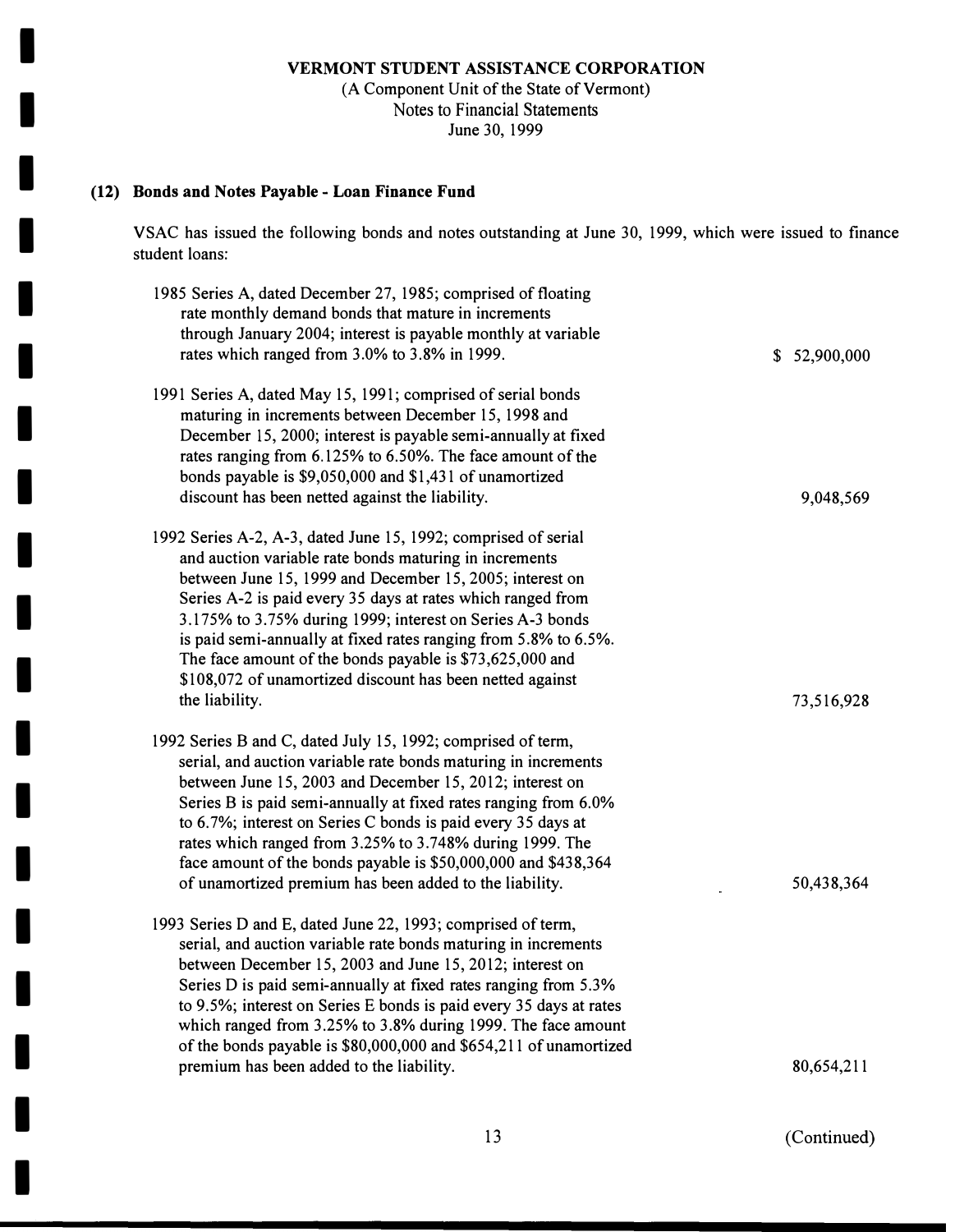I

 $\mathcal{I}$ 

I

I

I

I

I

I

I

I

I

I

I

I

I

I

I

I

I

# (A Component Unit of the State of Vermont) Notes to Financial Statements June 30, 1999

| 1993 Series F, G, H, I and J, dated September 27, 1993; comprised<br>of auction variable rate bonds maturing in increments between<br>December 21, 2005 and December 15, 2015. Interest is reset<br>every 35 days and payable semi-annually at rates which ranged<br>from 3.15% to 3.89% during 1999. | \$122,500,000 |
|-------------------------------------------------------------------------------------------------------------------------------------------------------------------------------------------------------------------------------------------------------------------------------------------------------|---------------|
| 1995 Series A, B, C and D, dated June 27, 1995; comprised of<br>auction variable rate bonds maturing December 2025;<br>interest is reset every 35 days and payable semi-annually<br>at rates which ranged from 3.25% to 4.0% during 1999.                                                             | 96,000,000    |
| 1995 Series E, dated October 17, 1995; comprised of auction<br>variable rate bonds maturing December 2002; interest is<br>reset every 35 days and payable semi-annually at rates<br>which ranged from 3.0% to 3.8% during 1999.                                                                       | 19,300,000    |
| 1996 Series F, G, H and I, dated May 22, 1996; comprised of<br>auction variable rate bonds maturing February 2036;<br>interest is reset every 35 days and payable semi-annually<br>at rates which ranged from 3.2% to 3.85% during 1999.                                                              | 100,000,000   |
| 1996 Series J, dated October 23, 1996; comprised of auction<br>variable rate bonds maturing December 2002; interest is<br>reset every 35 days and payable semi-annually at rates<br>which ranged from 3.25% to 3.8% during 1999.                                                                      | 12,850,000    |
| 1998 Series K-O, dated June 16, 1998; comprised of auction<br>variable rate bonds maturing December 2032; interest is<br>reset every 35 days and payable semi-annually; initial<br>rates ranged from 3.25% to 4.1%.                                                                                   | 165,000,000   |
| VSAC has the following notes outstanding at June 30, 1999:                                                                                                                                                                                                                                            |               |
| 1997 Series A-V, dated December 15, 1997; principal and<br>interest at 4.55%, due December 15, 2000.                                                                                                                                                                                                  | 11,830,000    |
| 1998 Series A-VII, dated December 15, 1998, principal and<br>interest at 4.1%, due December 15, 2000.                                                                                                                                                                                                 | 10,855,000    |
| 1999 Series A-VIII, dated June 15, 1999, principal and interest<br>at 3.75%, due December 15, 1999.                                                                                                                                                                                                   | 6,705,000     |
| Bonds and notes payable                                                                                                                                                                                                                                                                               | \$811,598,072 |
|                                                                                                                                                                                                                                                                                                       |               |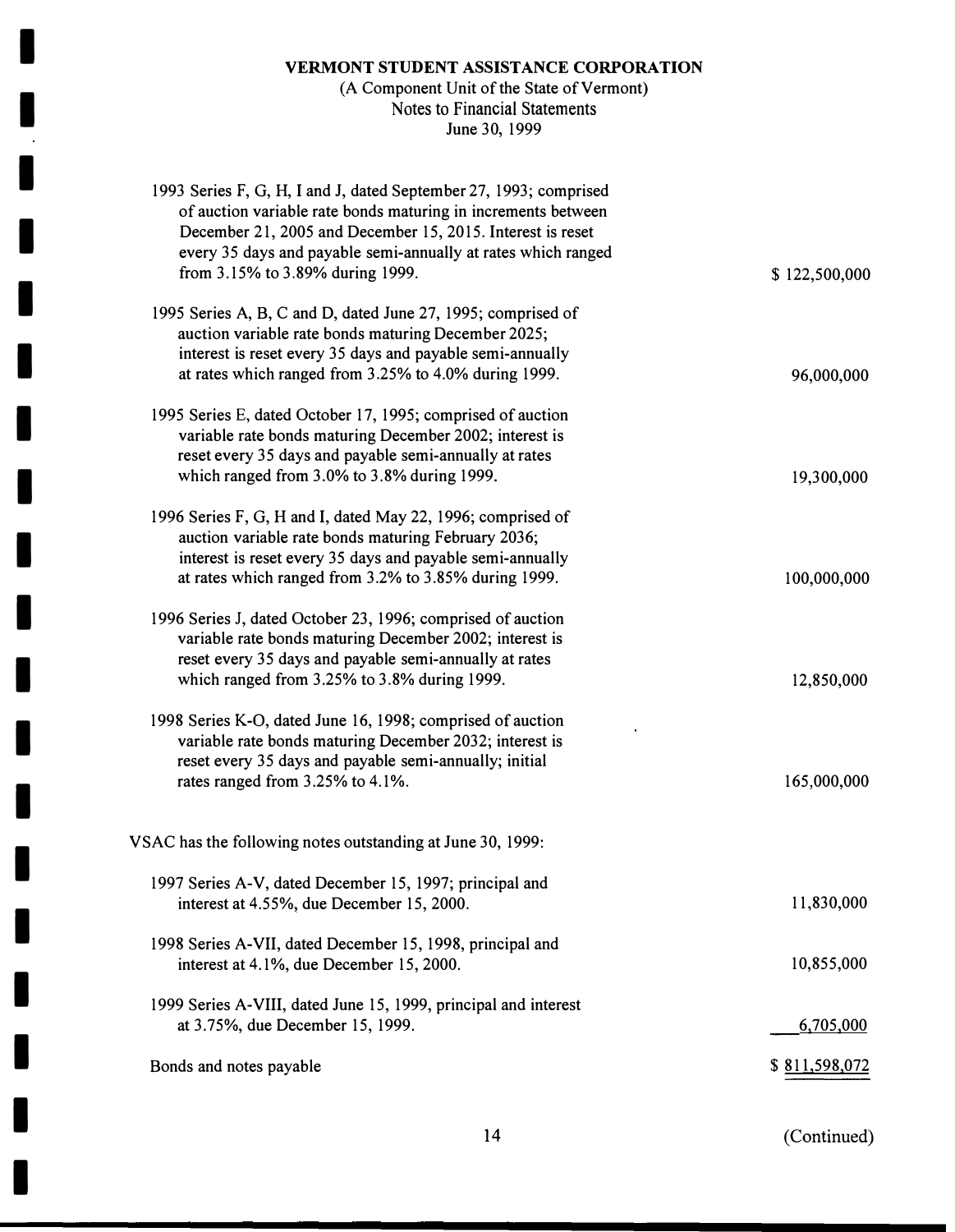#### (A Component Unit of the State of Vermont) Notes to Financial Statements June 30, 1999

All bonds are limited obligations of VSAC and are secured, as provided in underlying bond resolutions, by an assignment and pledge to the trustee of all VSAC's rights, title and interest in student loans and revenues derived therefrom and the guarantee thereof, including the reinsurance of the student loans by the U.S. Department of Education. The 1985 Series A bonds are secured for credit-worthiness and liquidity by an irrevocable letter of credit issued by National Westminster Bank, PLC. The 1991 Series A, 1995 Series A, B, C, D and E, 1996 Series F, G, H, I and J, and 1998 Series K-0 bonds are secured for credit-worthiness by AMBAC Indemnity Corporation. The 1992 Series A-2, and A-3, 1992 Series B and C, 1993 Series D and E, and 1993 Series F, G, H, I and J bonds are secured for credit-worthiness by Financial Security Assurance Corporation. All bonds are subject to redemption prior to maturity at the principal amounts outstanding plus accrued interest at date of redemption. At June 30, 1999 all bonds authorized under the underlying bond resolutions have been issued. Effective September 1, 1999, the 1985 Series A bonds are secured by an irrevocable letter of credit issued by State Street Bank.

Proceeds from issuance of the bonds and all revenues related to them are restricted as follows: repurchase bonds; finance student loans; pay interest on the bonds; maintain required reserves; and pay reasonable and necessary program expenses in carrying out the Loan Finance Program.

The future maturities of debt are as follows:

#### **Year ending June 30:**

I

I

I

I

I

I

I

I

I

I

I

I

I

I

I

I

I

I

I

| 2000       | \$24,650,000 |
|------------|--------------|
| 2001       | 38,525,000   |
| 2002       | 12,620,000   |
| 2003       | 60,080,000   |
| 2004       | 40,680,000   |
| Thereafter | 634,060,000  |

#### \$ 810,615,000

During the year ended June 30, 1999, VSAC issued 1998 Series A-VII notes totaling \$10,855,000 and 1999 Series A-VIII notes totaling \$6,705,000 to refund the scheduled principal maturities of the 1985 Series A, the 1991 Series A bonds and the 1992 Series A bonds of \$3,700,000, \$6,645,000 and \$3,875,000, respectively, and the 1998 Series A-VI notes of \$3,340,000. Based on the terms of the old and new debt, these refundings are estimated to result in additional interest payments over the next three years of approximately \$2,000,000.

#### **(13) Rebates Payable**

The Vermont Value Program began in 1995. This program allows for an annual student rebate of interest equal to 1% of the outstanding principal on student loans. During 1997, VSAC extended the Vermont Value Program to include an interest rebate on all unsubsidized Stafford and PLUS loans. In fiscal year 1999, the Vermont Value Program rebates were applied to the borrower's accounts in June 1999; therefore, there is no payable at June 30, 1999. In fiscal year 1998, the borrowers' rebates of \$4,492,504 for the period from July 1, 1997 through June 30, 1998 were applied to borrowers' accounts in July 1998.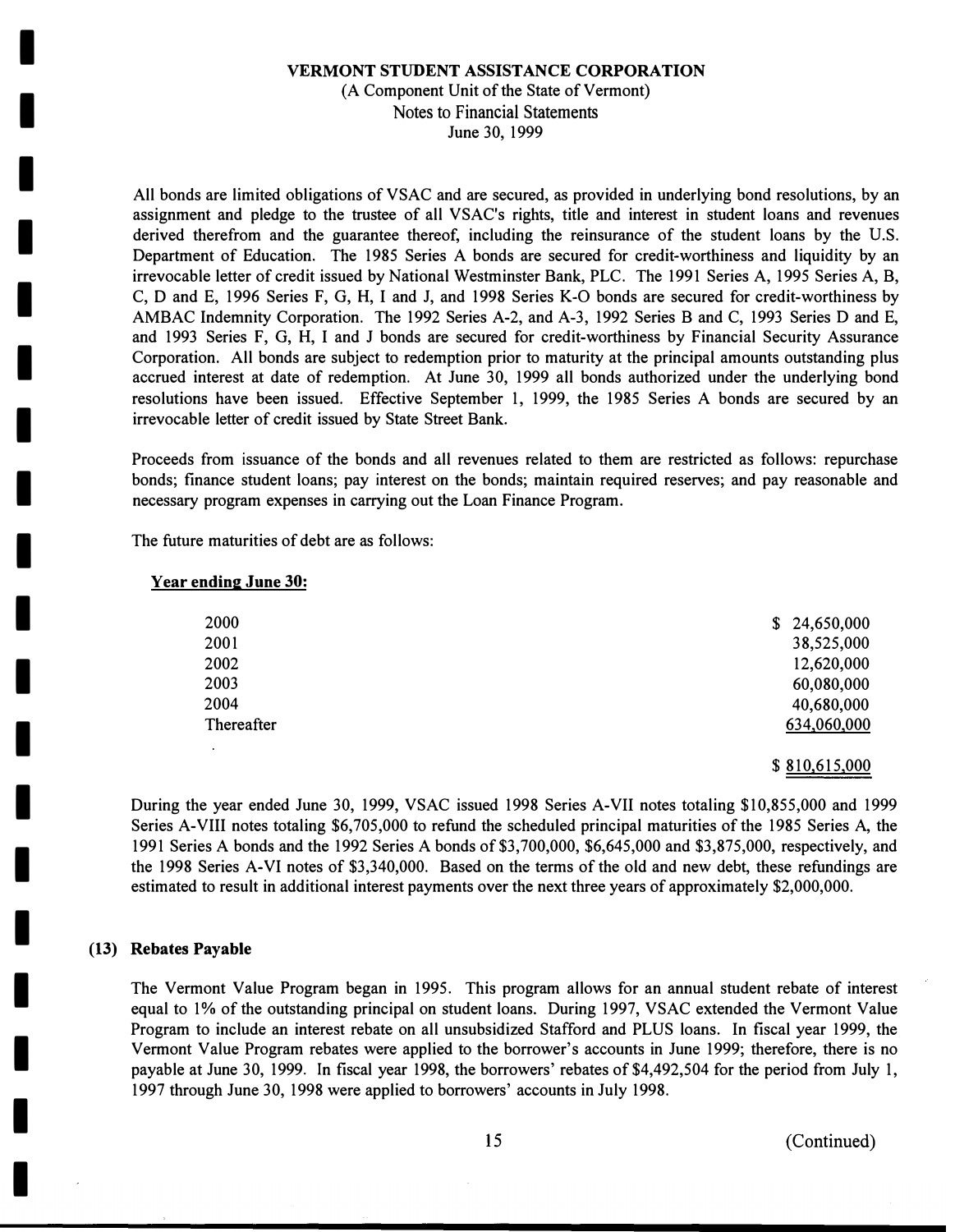(A Component Unit of the State of Vermont) Notes to Financial Statements June 30, 1999

In connection with VSAC's tax exempt bond issues, VSAC is subject to rebatable arbitrage when bond proceeds are invested in investments and student loans. The amount accrued for U.S. Treasury rebates payable at June 30, l 999 represents the estimated amount of arbitrage rebates due to the Federal government for excess earnings on the bond proceeds.

#### **(14) Federal Loan Reserve Fund Liability**

I

I

I

I

I

I

I

I

I

I

I

I

I

I

I

I

I

I

I

Under the Higher Education Amendments of 1998 all liquid and non-liquid assets related to the FFEL program guaranty functions were transferred to the Federal Loan Reserve Fund (Federal Fund) on October 1, 1998. The Federal Fund is administered by VSAC on behalf of the ED and is the property of the Federal government. At October l, 1998 VSAC recognized an extraordinary item of \$2,796,353 to move the FFEL program assets from its fund balance to the Federal Fund balance. At the same time VSAC established the Agency Operating Fund.

The net assets in the Federal Fund are shown in the financial statements as a liability to the ED. The following shows the activity in the Federal Fund from October 1, 1998 the date of the transfer through June 30, 1999. The amount payable to ED for the federal recall and the federal advance were transferred separately and are not included in the following information.

| Transfer of assets to Federal Fund at October 1, 1998 | 2,796,353<br>\$ |
|-------------------------------------------------------|-----------------|
| Reimbursement from ED on default loan purchases       | 7,452,178       |
| Default loan collections                              | 7,565           |
| Loan administrative fees                              | 2,359,516       |
| Investment income                                     | 213,079         |
| Other revenues                                        | 20,814          |
| Purchases of default loans from lenders               | (7, 532, 015)   |
| Default Aversion Fee                                  | (723, 961)      |
| ACA reimbursement to operating fund                   | (156,008)       |
| Federal Fund Liability at June 30, 1999               | 4,437,521       |

#### **(15) Retirement Benefits**

Full-time employees of VSAC that meet specific eligibility requirements are participants in a retirement annuity plan. This plan is a multi-employer defined contribution plan sponsored by Teachers Insurance and Annuity Association and College Retirement Equities Fund (TIAA/CREF). The payroll for employees covered under the plan for the fiscal year ended June 30, 1999 amounted to \$6,194,780; VSAC's total payroll was \$8,896,712. Total contributions by VSAC amounted to \$619,478 in 1999, which represented 10% of the covered payroll.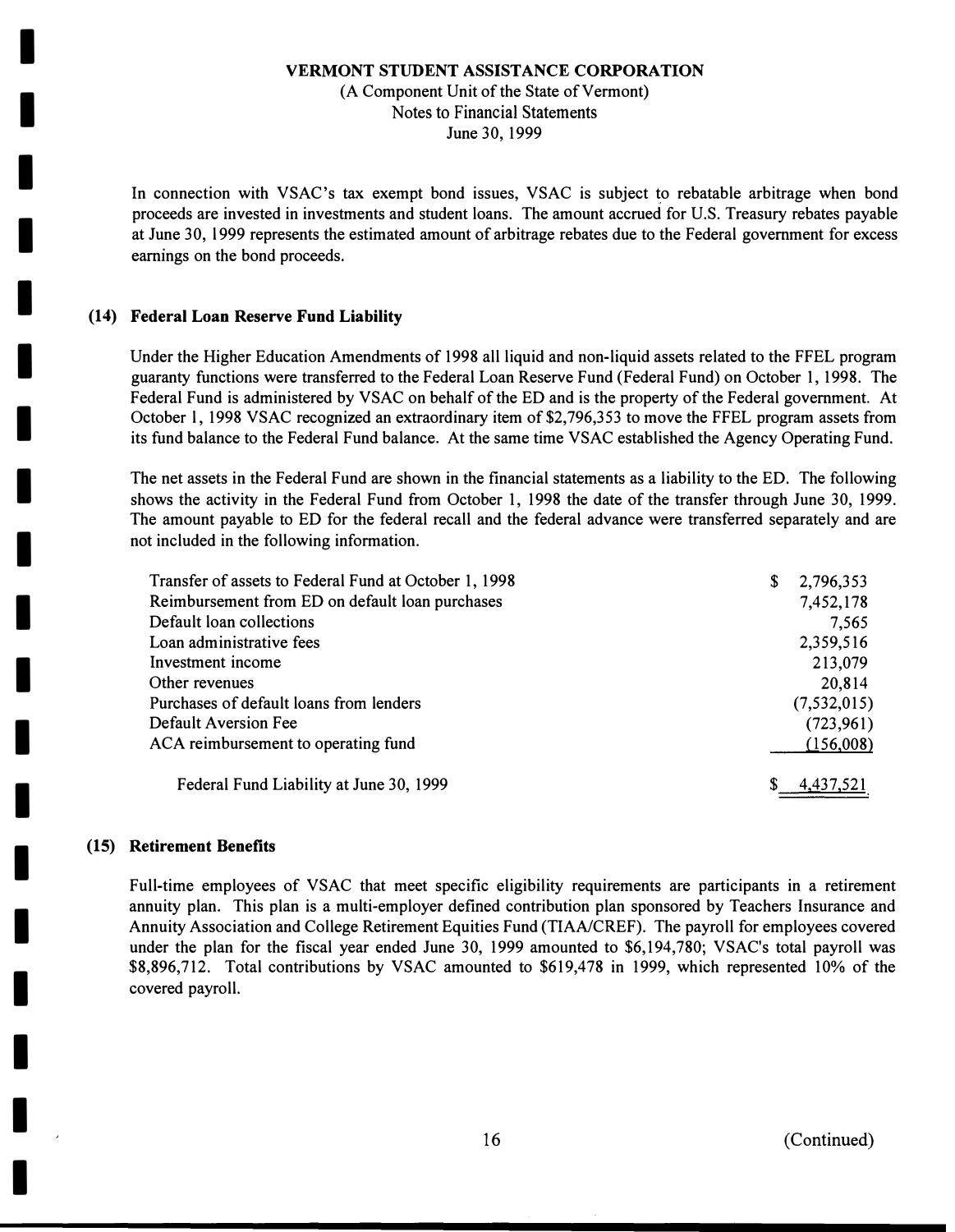(A Component Unit of the State of Vermont) Notes to Financial Statements June 30, 1999

### **(16) Commitments Under Operating Lease**

VSAC has entered into a noncancellable operating lease for its office facility that expires in 2001, and provides for renewal options. Rental expense for the year ended June 30, 1999 amounted to \$336,161. The following is a summary of future minimum rental commitments under this noncancellable operating lease:

#### **Year ending June 30:**

| 2000<br>2001<br>2002 | 374,452<br>\$<br>374,452<br>124,817 |
|----------------------|-------------------------------------|
|                      | 873,721<br>\$                       |

## **(17) Contingencies**

I

I

I

I

I

I

I

I

I

I

I

I

I

I

I

I

I

I

I

VSAC participates in various federally funded programs. These programs are subject to financial and compliance audits and resolution of identified questioned costs. The amount, if any, of expenditures which may be disallowed by the granting agency cannot be determined at this time.

VSAC is exposed to various risks of loss related to torts; theft of, damage to and destruction of assets; errors and omissions; injuries to employees; and natural disasters. VSAC manages these risks through a combination of commercial insurance packages purchased in the name of VSAC, and beginning July 1, 1996 through self insurance programs for medical and dental claims. With respect to its commercial insurance packages, VSAC has not experienced settled claims resulting from these risks which have exceeded its commercial insurance coverage. VSAC has purchased stop-loss insurance for its self insurance programs and has transferred the risk of loss to the commercial insurance carrier.

Reserves for self insured medical and dental liabilities are included in accounts payable and other liabilities in the amount of \$108,562 at June 30, 1999.